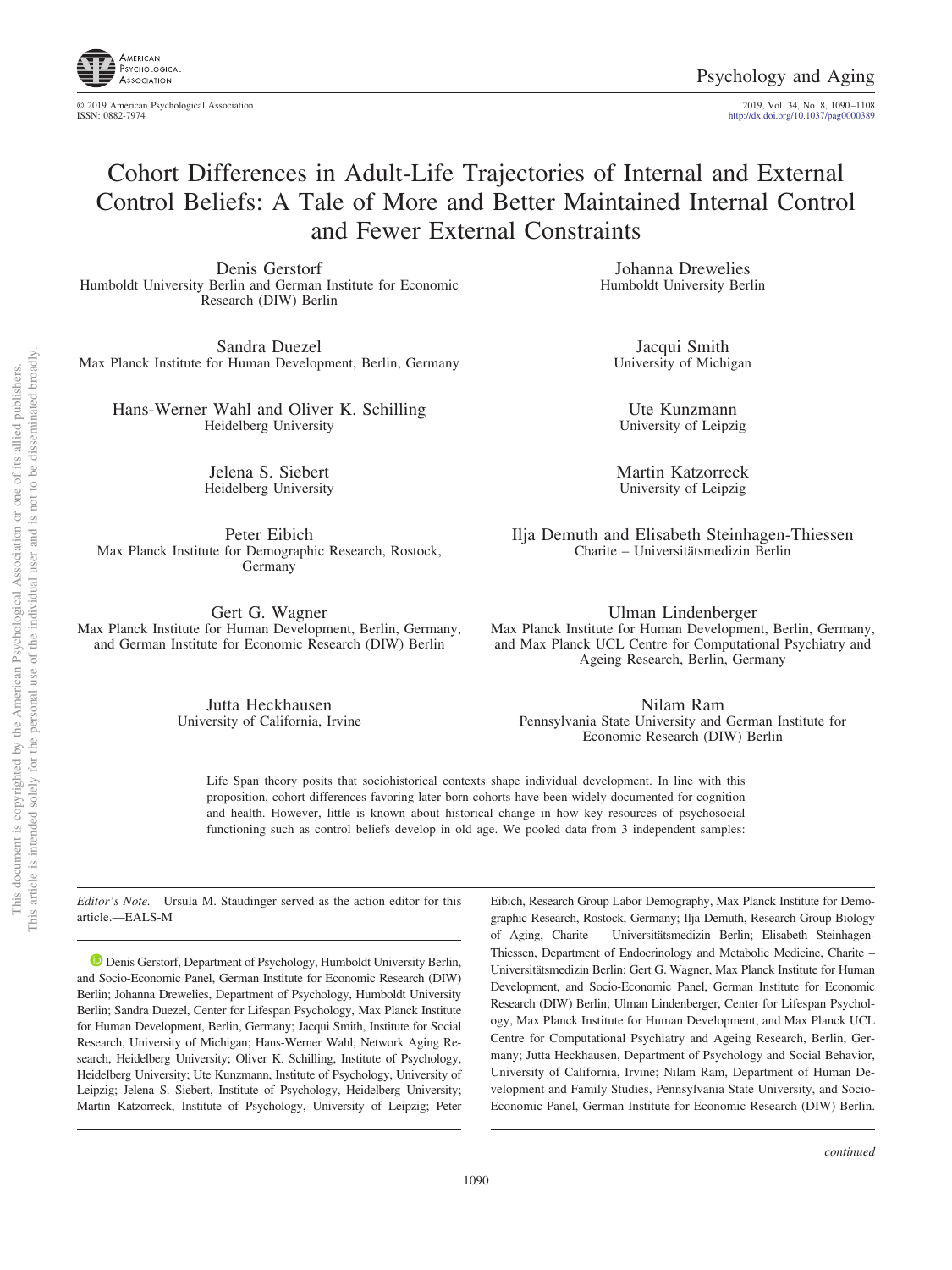Berlin Aging Study (6 waves,  $N = 414$ ); Interdisciplinary Longitudinal Study of Adult Development (4 waves,  $N = 925$ ; and Berlin Aging Study II (4 waves,  $N = 1,111$ ) to construct overlapping multiyear longitudinal data from ages 61 through 85 years for cohorts born 1905 to 1953 and examine historical changes in within-person trajectories of internal and external control beliefs. Results revealed that earlier-born cohorts exhibit age-related declines in internal control beliefs regarding both desirable and undesirable outcomes, whereas later-born cohorts perceive higher internal control and maintain this advantage into old age. Earlier-born cohorts also experience steep age-related increases in external control beliefs regarding both powerful others and chance, whereas later-born cohorts perceive lower external control and were stable across old age. Education and gender disparities in control beliefs narrowed over historical time. Sociodemographic, physical health, cognitive, and social factors explained some of the differences in control beliefs, and accounted for sizable portions of cohort effects. Our results indicate that current generations of older adults perceive more and better maintained internal control and fewer external constraints. We discuss potential underlying mechanisms and consider conceptual and societal implications of our findings.

*Keywords:* control beliefs, perceived control, cohort differences, historical changes, Berlin Aging Studies, **ILSE** 

*Supplemental materials:* http://dx.doi.org/10.1037/pag0000389.supp

Life Span psychological and life course sociological research seeks a better understanding of how individual functioning and development are shaped by historical and sociocultural contexts [\(Baltes, Lindenberger, & Staudinger, 2006;](#page-15-0) [Bronfenbrenner, 1986;](#page-15-1) [Elder, 1974;](#page-15-2) [Mayer, 2009;](#page-17-0) [Ryder, 1965;](#page-17-1) [Schaie, 1965\)](#page-17-2). Historical increases favoring later-born cohorts in midlife and old age are widely documented for levels of cognitive performance [\(Flynn,](#page-15-3) [1999;](#page-15-3) [Trahan, Stuebing, Fletcher, & Hiscock, 2014\)](#page-17-3), physical health [\(Crimmins, 2018\)](#page-15-4), and well-being [\(Sutin et al., 2013\)](#page-17-4). Better living conditions and preserved overall functioning may allow older adults in the 2010s—relative to same-aged older adults in earlier decades—to consider themselves as more in control of their lives and less dependent on others. Empirically, however, little is known about historical changes in individuals' beliefs about personal control and about how fragile or stable control beliefs are in late life.

Our study examines cohort- and age-related differences in individuals' control belief trajectories. We pool data from three independent longitudinal studies from Germany that measured control using the same scale: (a) the *Berlin Aging Study* (BASE; data collected from 1990–1993 to 2005, up to six waves,  $N = 414$ ); (b) the *Interdisciplinary Longitudinal Study of Adult Development* (ILSE; data collected from 1993–1996 to 2017, up to four waves,

 $N = 925$ ; and (c) the *Berlin Aging Study II* (BASE-II; data collected from 2013–2014 to 2017, up to four waves,  $N = 1,111$ . The combined, overlapping, multiyear longitudinal data provide unique opportunity for robust examination of historical changes in control belief trajectories among individuals aged 61 to 85 years in cohorts born between 1905 and 1953.

# **Internal and External Control Beliefs**

Inquiry in many areas of psychology has long acknowledged that control beliefs are multidimensional [\(Reich & Infurna, 2016\)](#page-17-5). *Internal control beliefs* (aka mastery beliefs, self-efficacy, and agency) are beliefs about one's capacity to bring about a given outcome [\(Lachman & Weaver, 1998a;](#page-16-0) [Pearlin & Schooler, 1978\)](#page-17-6). Following work on the locus of control [\(Levenson, 1981;](#page-16-1) [Rotter,](#page-17-7) [1966;](#page-17-7) see also [Skinner, 1996\)](#page-17-8), internal control beliefs are beliefs about one's capacity to achieve desirable outcomes, including one's goals and the tasks of everyday life [\(Kunzmann, Little, &](#page-16-2) [Smith, 2002\)](#page-16-2). Internal control beliefs can also reflect perceptions of personal responsibility for undesirable outcomes and, thus, be associated with feelings of guilt and lack of capability after failure or with motivation to invest more effort and diligence in the future.

301-1720-295/2 und 301-6084/035). Third, the BASE-II research project (Co-PIs are Lars Bertram, Ilja Demuth, Denis Gerstorf, Ulman Lindenberger, Graham Pawelec, Elisabeth Steinhagen-Thiessen, and Gert G. Wagner) is supported by the German Federal Ministry of Education and Research (Bundesministerium für Bildung und Forschung, BMBF) under Grants 16SV5536K, 16SV5537, 16SV5538, 16SV5837, 01UW0808; 01GL1716A; and 01GL1716B. Another source of funding is the Max Planck Institute for Human Development, Berlin, Germany. Additional contributions (e.g. equipment, logistics, and personnel) are made from each of the other participating sites.

Correspondence concerning this article should be addressed to Denis Gerstorf, Department of Psychology, Humboldt University Berlin, Unter den Linden 6, 10099 Berlin, Germany. E-mail: [denis.gerstorf@hu](mailto:denis.gerstorf@hu-berlin.de)[berlin.de](mailto:denis.gerstorf@hu-berlin.de)

This article reports data from the Berlin Aging Study (BASE; [www.base](http://www.base-berlin.mpg.de)[berlin.mpg.de\)](http://www.base-berlin.mpg.de), the Interdisciplinary Longitudinal Study of Adult Development (ILSE; [http://www.psychologie.uni-heidelberg.de/ae/apa/research/ilse](http://www.psychologie.uni-heidelberg.de/ae/apa/research/ilse.html) [.html\)](http://www.psychologie.uni-heidelberg.de/ae/apa/research/ilse.html), and the Berlin Aging Study II (BASE-II; [https://www.base2.mpg.de/](https://www.base2.mpg.de/en) [en\)](https://www.base2.mpg.de/en). First, the BASE was initiated by the late Paul B. Baltes, in collaboration with Hanfried Helmchen, psychiatry; Elisabeth Steinhagen-Thiessen, internal medicine and geriatrics; and Karl Ulrich Mayer, sociology. Financial support came from the Max Planck Society; the Free University of Berlin; the German Federal Ministry for Research and Technology (1989 –1991, 13 TA 011 & 13 TA 011/A); the German Federal Ministry for Family, Senior Citizens, Women, and Youth (1992–1998, 314-1722-102/9 & 314-1722-102/9a); and the Berlin-Brandenburg Academy of Sciences' Research Group on Aging and Societal Development (1994 –1999). Second, the ILSE was recently funded by the Dietmar Hopp Stiftung (2013–2017) and has previously been funded by the Federal Ministry of Family Affairs, Senior Citizens, Women and Youth (AZ: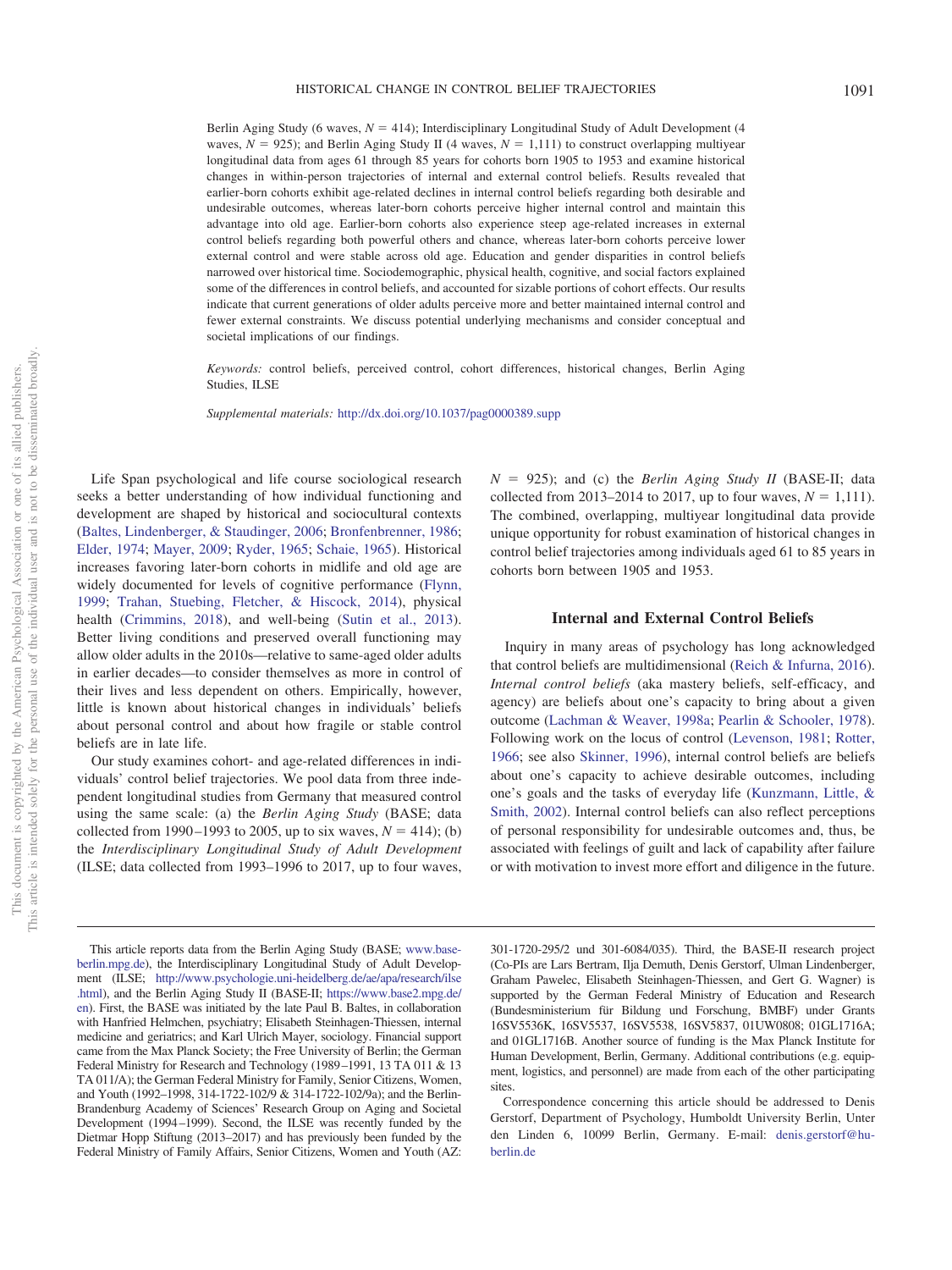In complement, *external control beliefs* are beliefs about personal constraints. They denote that some outcomes can be beyond one's personal control because powerful others in one's personal, social, or professional life (e.g., spouse, caregiver, or supervisor) or external conditions (e.g., politics, economy, and war) determine relevant aspects of one's life or because the good or bad things in (one's) life happen by chance, fate, or luck. In summary, there are a minimum of four distinct, yet interrelated dimensions of control beliefs: internal control beliefs over desirable outcomes, internal control beliefs over undesirable outcomes, external control beliefs in powerful others, and external control beliefs in chance.

## **Age Trajectories of Control Beliefs**

Empirical work has examined age-related change in a variety of control-related beliefs [\(Brandtstädter, 1989;](#page-15-5) [Brandtstädter & Ro](#page-15-6)[thermund, 1994;](#page-15-6) [Lachman & Weaver, 1998b\)](#page-16-3). For example, longitudinal and cross-sectional studies of broadly defined perceived personal control indicate an increase until midlife, a plateau at midlife, and a decline thereafter that accelerates beyond age 70 [\(Drewelies, Wagner, Tesch-Römer, Heckhausen, & Gerstorf,](#page-15-7) [2017;](#page-15-7) [Mirowsky & Ross, 2007\)](#page-17-9). Our report builds on this prior work and examines longitudinal age gradients in four dimensions of control beliefs.

Age trajectories on internal control over desirable or undesirable outcomes may differ. Perceptions of control over desirable outcomes are related to the controllability of individuals' goals. Motivational and action theories of developmental regulation [\(Brandt](#page-15-8)[städter & Rothermund, 2002;](#page-15-8) [Freund & Baltes, 1998;](#page-15-9) [Heckhausen,](#page-16-4) [Wrosch, & Schulz, 2019\)](#page-16-4) propose that older adults maintain a sense of internal control by disengaging from the goals they can no longer achieve and by focusing their remaining resources onto fewer cherished life goals as they adjust to health and social losses. This would lead to stability or only minor decline in older adults' internal control beliefs about desirable outcomes. In contrast, for control beliefs about undesirable outcomes, previous research on beliefs about undesirable psychological changes (e.g., forgetfulness) showed that, compared with younger adults, older adults report having less control [\(Heckhausen & Baltes, 1991\)](#page-16-5). Because the frequency and severity of uncontrollable outcomes in the health and social domains increases with age, it is adaptive for older adults to let go of and disengage from perceiving oneself to be in charge of such outcomes [\(Heckhausen et al., 2019\)](#page-16-4). This would lead to age-related declines in internal control beliefs over undesirable outcomes.

Motivational theories suggest that external control beliefs in powerful others increase in old age because the functional limitations that often accompany old age require that other people (e.g., adult children, caregivers, health care providers) become more relevant and instrumental for goal attainment. For external control beliefs in chance and (bad) luck, accumulated life experience would indicate a greater role of uncontrollable external factors, so that luck figures more prominently in the control beliefs of older adults. With age-related increases in the risk for experiencing negative events, it is adaptive for older adults to make use of self-regulatory strategies that attribute uncontrollable outcomes to fate, destiny, or fortune [\(Krause, 2005\)](#page-16-6). In this study, we examine whether these age trajectories are modulated by the historical times people are living in.

# **Historical Change and Control Beliefs**

The study of cohort differences in perceptions of control is important for a number of reasons. To begin with, control beliefs are a key psychosocial resource for successful aging [\(Baltes &](#page-15-10) [Baltes, 1986;](#page-15-10) [Rowe & Kahn, 1997;](#page-17-10) [Ryff & Singer, 1998\)](#page-17-11) and constitute a general purpose mechanism of adaptation that serves as an important resource people draw from when dealing with challenges. If access to such a resource has changed historically, older adults may be in a better position today to deal with the challenges they are confronted with. Similarly important, control beliefs are known to be predictive of major life outcomes, including physical health and mortality [\(Infurna, Ram, & Gerstorf,](#page-16-7) [2013\)](#page-16-7). History-graded changes in control beliefs may be helping older adults live healthier and longer lives.

We have identified five sets of conceptual arguments for why cohort differences in control beliefs have emerged. First, early life experiences differ across generations both within and across countries. For example, the biographies of people born in the first decades of the 20th century in Germany have been shaped by major events and experiences over which the majority of people had no or very little personal control, including WW1, Nazi Regime, the Great Depression, and WW2 [\(Elder & George, 2016;](#page-15-11) [Hülür et al., 2016;](#page-16-8) [Maas, Borchelt, & Mayer, 1999\)](#page-16-9).

Second, more recent societal trends of de-traditionalization and individualization [\(Greenfield, 2009;](#page-16-10) [Santos, Varnum, & Gross](#page-17-12)[mann, 2017\)](#page-17-12) suggest that people in contemporary western societies are socialized to be more independent, more actively influence their own destiny, and enjoy greater freedom from the confines of external forces than people of the same age several decades ago (see [Twenge, Zhang, & Im, 2004\)](#page-17-13). Exercising control is societally valued, fostered through current living conditions, and constitutes a basic skill to master the challenges, societal expectations, and developmental tasks of modern life.

Third, theoretical models acknowledging manifold dynamics suggest that control beliefs are shaped by functioning and development in other key areas of life [\(Antonucci, 2001;](#page-15-12) [Lachman,](#page-16-11) [2006\)](#page-16-11). Historical improvements in functional and cognitive health among older adults today relative to same-aged peers several decades ago may, thus, have contributed to historical changes in control beliefs. For example, because contemporary cohorts of older adults show improved physical and cognitive functioning [\(Gerstorf et al., 2015;](#page-15-13) [König et al., 2018\)](#page-16-12), they might be in a better position to indeed exert control over their lives—thereby maintaining internal control beliefs into higher ages and showing less pronounced increases in external control beliefs.

Fourth, the arguments noted assume that historical changes have increased objective control capacities, which are to some extent mirrored in subjective control perceptions. However, control perceptions are often not isomorphic reflections of actual capacities. Research on children and young adults suggests that U.S. Americans report more internal control beliefs and agency than those in Germany and their control beliefs are more strongly removed from actual capacity [\(Little, Oettingen, Stetsenko, & Baltes, 1995\)](#page-16-13). Applied to historical change among older adults, it is possible that non-U.S. citizens also increasingly exhibit a growing discrepancy between the actual capacities people have and the control perceptions they hold, and by implication more internal control beliefs. The arguments reviewed so far each suggest that later-born cohorts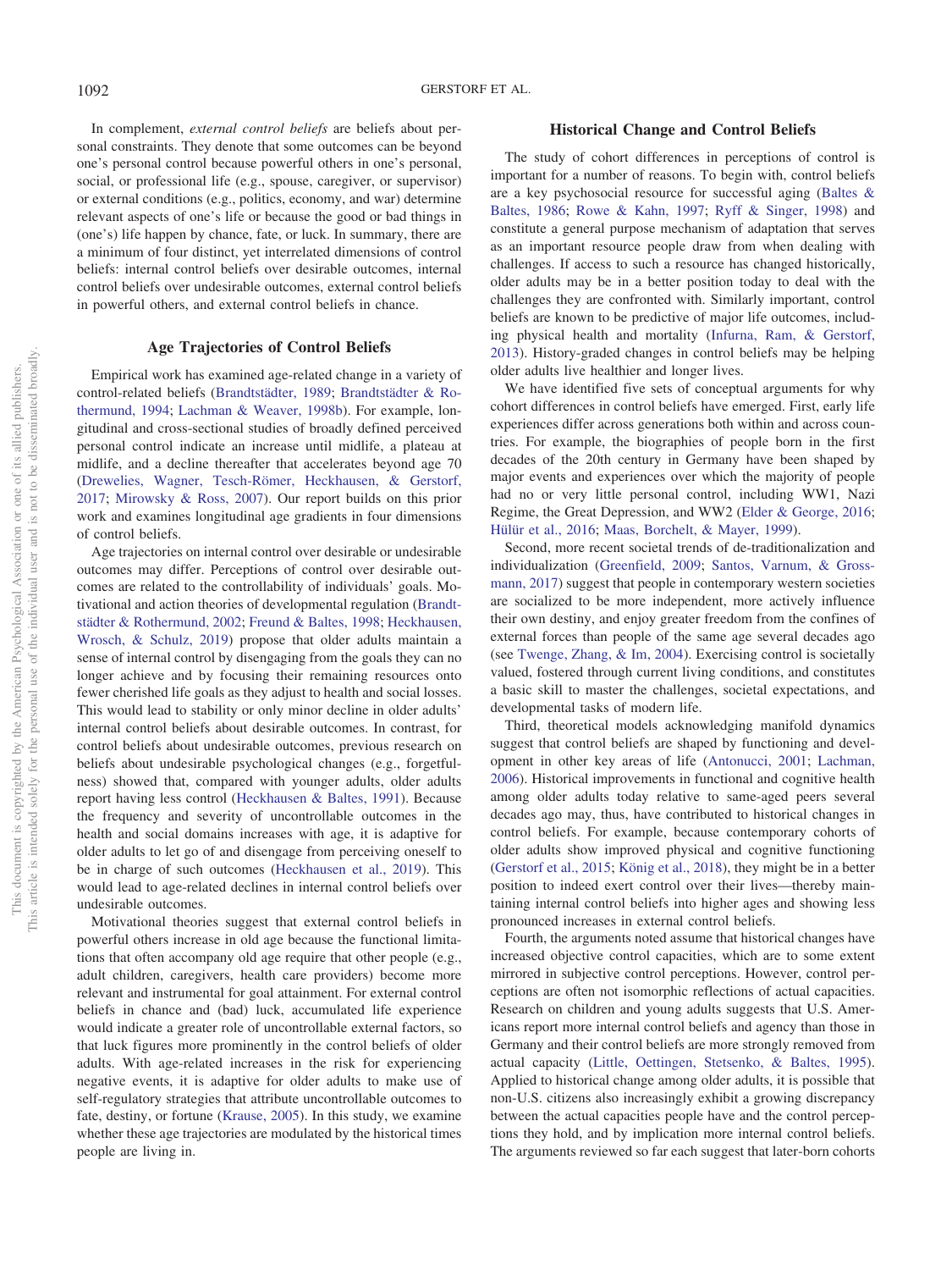exhibit more internality and less externality than earlier-born cohorts.

A fifth and final argument in contrast suggests reduced control beliefs across cohorts and notes that individualization and modernization also come with psychological costs, for example, if life is perceived as less predictable and less controllable [\(Twenge et](#page-17-13) [al., 2004\)](#page-17-13). To illustrate, increased geographic mobility and demographic change mean that the close social connections and support structures that people have relied on in past decades to master their life challenges and need for support have diminished [\(Ryan,](#page-17-14) [Smith, Antonucci, & Jackson, 2012\)](#page-17-14). Similarly, greater alienation from one's community among more recent generations [\(Fukuy](#page-15-14)[ama, 1999\)](#page-15-14) along with growing uncertainty, less confidence, and more distrust into society [\(Pharr, Putnam, & Dalton, 2000;](#page-17-15) [Twenge](#page-17-16) [& Campbell, 2010\)](#page-17-16) suggest that later-born generations may report lower internal control beliefs and higher external control beliefs.

Empirical studies have shown that levels of control beliefs have indeed changed over historical time [\(Drewelies, Agrigoroaei,](#page-15-15) [Lachman, & Gerstorf, 2018;](#page-15-15) [Drewelies, Deeg, Huisman, & Ger](#page-15-16)[storf, 2018;](#page-15-16) [Hülür et al., 2016;](#page-16-8) [Twenge et al., 2004\)](#page-17-13). However, the direction of change is equivocal, in part because of differences in the countries examined and age group studied. For example, in 2011 in the United States, only 36% of adults agreed with the statement that "*success in life is determined by forces outside our control*," whereas in Germany 72% of adults agreed with the statement [\(Kohut et al., 2011\)](#page-16-14). [Twenge and colleagues \(2004\)](#page-17-13) reported from two meta-analyses that levels of an external locus of control exhibited substantial historical increases among child (age 9 to 14 years) and college student samples (in their 20s) between the 1960s and the 2000s. Similarly, young adults in the United States (aged 23 to 39 years) in later-born cohorts reported more constraints and external control than their age peers 18 years ago and also reported less mastery and internal control [\(Drewelies,](#page-15-15) [Agrigoroaei, et al., 2018\)](#page-15-15). By contrast, older adults in the United States (aged 65 to 75 years) perceived substantially fewer constraints and external control than their same-aged peers two decades ago. The same pattern of differences in levels of external control beliefs was reported for adults in late midlife in the Netherlands (aged 55 to 65 years: [Drewelies, Deeg, et al., 2018\)](#page-15-16) and older adults in Germany (aged 65 to 89 years: [Hülür et al.,](#page-16-8) [2016\)](#page-16-8). Our study moves forward from considering cross-sectional time-lag differences in select dimensions of control beliefs to examine historical changes in within-person longitudinal change trajectories of multiple control belief dimensions across adulthood and old age.

# **The Role of Socio-Demographic, Physical Health, Cognitive, and Social Factors**

A variety of sociodemographic, health, cognitive, and social factors likely contribute to individual and cohort-related differences in age trajectories of control beliefs [\(Antonucci, 2001;](#page-15-12) [Lachman, 2006\)](#page-16-11). Some of these correlates were available and assessed in identical ways across the three studies pooled together in our report. First, more educated people often report higher internal and lower external control beliefs, presumably because they can indeed exercise more control over their lives, for example by having access to higher-level careers [\(Mirowsky & Ross,](#page-17-9) [2007\)](#page-17-9). Historical increases in the quantity and quality of education

[\(Bauernschuster & Falck, 2015;](#page-15-17) [Schaie, 2008\)](#page-17-17) may contribute to older adults today reporting more favorable age trajectories in perceptions of control. Similarly, increased participation of women in (higher) education and the workforce have reduced gender disparities [\(Shockley & Shen, 2015\)](#page-17-18) and may mean that the lower internal and higher external control beliefs observed among women [\(Gatz & Karel, 1993\)](#page-15-18) are less pronounced today.

The prevalence of particular diseases is rising, but common diseases have become less disabling [\(Crimmins, 2018;](#page-15-4) but see [Salomon et al., 2012\)](#page-17-19). Because morbidity and functional limitations often undermine daily functioning [\(Heckhausen, Wrosch, &](#page-16-15) [Schulz, 2013\)](#page-16-15), poor health is typically associated with lower internal and higher external control beliefs [\(Drewelies et al., 2017\)](#page-15-7). Better health among later-born cohorts may contribute to more favorable age trajectories of control beliefs [\(Deeg & Huisman,](#page-15-19) [2010\)](#page-15-19).

Older adults today outperform same-aged peers tested several decades ago on cognitive ability tests [\(Schaie, 2005\)](#page-17-20) and exhibit fewer age decrements [\(Gerstorf, Ram, Hoppmann, Willis, &](#page-16-16) [Schaie, 2011;](#page-16-16) [Lindenberger, 2014\)](#page-16-17). Because cognitive functioning is closely linked with perceptions of control [\(Lachman, 2006\)](#page-16-11), historical increases in cognitive functioning may contribute to historical increases in internal control beliefs and decreases in external control beliefs.

Rates of marriage have declined over time, and many first marriages now end in divorce [\(Cherlin, 2010\)](#page-15-20). In the past, differences in marital status and associated factors such as social support and economic security have long been linked to perceptions of control. For example, married men typically report higher internal control beliefs, whereas marriage often reduces autonomy and control among women [\(Ross & Mirowsky, 2013\)](#page-17-21). Also, people who have experienced divorce often report lower internal control beliefs [\(Machida & Holloway, 1991\)](#page-16-18) than married age peers. Consistent with historical changes in other outcomes (e.g., fewer increases in loneliness with divorce in more recent generations; [van Tilburg, Aartsen, & van der Pas, 2015\)](#page-18-0), historical changes in marriage norms may reduce differences in perceptions of control observed earlier.

## **The Present Study**

Drawing from and extending earlier work on historical changes in levels of control beliefs [\(Drewelies, Agrigoroaei, et al., 2018;](#page-15-15) [Drewelies, Deeg, et al., 2018;](#page-15-16) [Hülür et al., 2016;](#page-16-8) [Twenge et al.,](#page-17-13) [2004\)](#page-17-13), the current study examines cohort differences in withinperson change trajectories of control beliefs across the second half of life. We pool longitudinal within-person change data obtained in three independent studies in Germany, BASE (up to six waves for  $N = 414$ ); ILSE (up to four waves for  $N = 925$ ); and BASE-II (up to four waves for  $N = 1,111$ ). Based on conceptual considerations and empirical reports of multidimensionality of control beliefs [\(Lachman & Weaver, 1998b;](#page-16-3) [Levenson, 1981;](#page-16-1) [Rotter, 1966;](#page-17-7) [Skin](#page-17-8)[ner, 1996\)](#page-17-8), we consider four dimensions: Internal control beliefs over either desirable or undesirable outcomes and external control beliefs in either powerful others or chance. We expect higher internal control and lower external control beliefs among more recent cohorts of older adults and also assume that age-related reductions in internal control and age-related increases in external control beliefs become less pronounced over historical time. We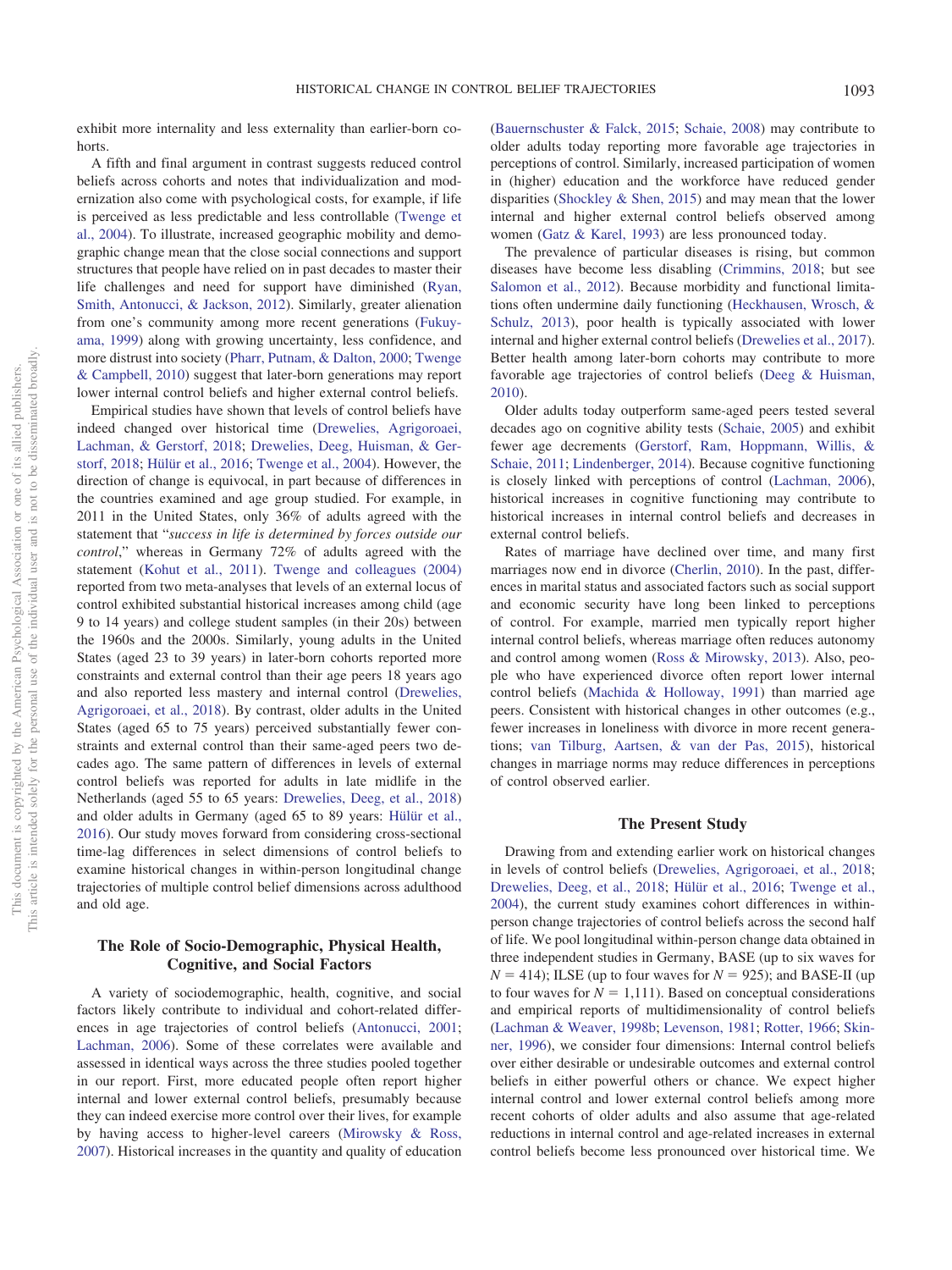will explore whether and how the size of historical changes differs between the two internal control dimensions and between the two external control dimensions examined. We will also quantify the role of sociodemographic, physical health, cognitive, and social factors for cohort differences in age trajectories of control beliefs and assume those to account for sizable shares of the cohort effects to be observed in control beliefs. Finally, we explore whether education and gender disparities in control beliefs documented in the past have narrowed.

## **Method**

#### **Participants and Procedure**

Examination of cohort differences was facilitated by merging data from the BASE, ILSE, and BASE-II studies. Descriptions of participants, variables, and procedures for each study are reported in previous publications (BASE: [Baltes & Mayer, 1999;](#page-15-21) [Linden](#page-16-19)[berger, Smith, Mayer, & Baltes, 2010;](#page-16-19) ILSE: [Sattler et al., 2017;](#page-17-22) BASE-II: [Bertram et al., 2014;](#page-15-22) [Gerstorf et al., 2016\)](#page-15-23). Ethics approval for BASE was granted by the Berlin Medical Association, for ILSE by the ethics committee of the Medical Faculty of Heidelberg, and for BASE-II by the ethics committees of the Charité-Universitätsmedizin Berlin and the Max Planck Institute for Human Development, Berlin. Further approval was audited by the funding sources.

A brief two-paragraph description of each study design and sample is provided in the [online supplemental material.](http://dx.doi.org/10.1037/pag0000389.supp) As shown in [Table 1,](#page-5-0) the studies have several design features in common. Each study assessed perceived control four times or more over a period of five or more years. The studies also differ from one another. We capitalize on these differences in study design to examine cohort differences. First, the three studies started at different historical times, BASE in the early 1990s, ILSE in the mid-1990s, and BASE-II in the early 2010s. Second, the three studies recruited participants born in different years, from the turn of the 20th century to the 1950s. Third, the three studies recruited participants of different ages, some provided data in their early 40s (the later-born ILSE cohort), others in their early 60s (the earlierborn ILSE cohort), early 70s (BASE-II), or mid-80s (BASE). Finally, these studies and samples also differ on factors such as location and experience (political and education systems)— differences that are addressed analytically.

#### **Measures**

**Internal and external control beliefs.** The four control belief dimensions were assessed in the same way in all three studies using items derived from conceptual and empirical work on locus of control [\(Kunzmann et al., 2002;](#page-16-2) [Levenson, 1981\)](#page-16-1). For each dimension, participants were asked to indicate the extent to which they agreed with three or four statements, using a 5-point Likertscale from  $1 =$  *does not apply to me at all* to  $5 =$  *applies very well to me*.

determined by other people." (external control beliefs in powerful others, Cronbach's  $\alpha \geq .77$ ); and "The good things in my life are, for the most part, a matter of luck." (external control beliefs in chance, Cronbach's  $\alpha \geq .57$ ). Full item wordings are listed in the [online supplemental material.](http://dx.doi.org/10.1037/pag0000389.supp)

Item correlations for three out of our four major outcome variables were somewhat low, but are similar to those reported in other studies (e.g., [Brandtstädter & Rothermund, 1994:](#page-15-6) Cronbach's  $\alpha$  between .66 and .74; see also [Jopp & Schmitt, 2010;](#page-16-20) [Rubio, Dumitrache, & Cordón-Pozo, 2018;](#page-17-23) [Wallston, Wallston, &](#page-18-1) [DeVellis, 1978\)](#page-18-1). These psychometric properties reflect the brief nature of the scales (3 or 4 items) and the purposeful use of heterogeneous items that sample across the construct space (i.e., items are not all asking exactly the same thing; [Boyle, 1991\)](#page-15-24). This approach is analogous to the brief assessments of Big Five per-sonality traits in large-scale surveys (see [Lucas & Donnellan,](#page-16-21) [2011;](#page-16-21) [Mueller, Wagner, Wagner, Ram, & Gerstorf, 2019\)](#page-17-24).<sup>1</sup> Scores for the four dimensions were transformed to a T-standardized metric using baseline data of the entire sample  $(M = 50, SD = 10)$ .

**Sociodemographic, physical health, cognitive, and social factors.** A selection of person-level variables was extracted from each study. Where necessary, scores were converted to a common metric. Sociodemographic variables included one binary variable for *sex*, woman  $(=1)$  or man  $(=0)$ . *Education* was measured as the number of years spent in formal schooling. Because historical changes in education map the socioeconomic distribution differently across cohorts, a person with a high school degree (that was not common in earlier-born cohorts) might have been more successful in finding employment in earlier-born cohorts as compared with later-born cohorts for whom many jobs have required a college degree. To obtain better measurement equivalence, years of education were standardized separately for each sample and cohort using reference data (population means and *SD*s) from the nationally representative German Socio-Economic Panel (SOEP; [Headey, Muffels, & Wagner, 2010\)](#page-16-22). The following reference populations were used: BASE,  $70+$  year old Germans in 1990 when the study commenced ( $M = 10.69$  years of education,  $SD = 2.06$ ); older ILSE sample, 61- to 63-year olds in 1993 ( $M = 10.95$ ,  $SD =$ 2.47); younger ILSE sample, 41- to 43-year olds in 1993 ( $M =$ 

Sample items include "I can make sure that good things come my way." (internal control beliefs over desirable outcome, Cronbach's  $\alpha \geq .68$  across studies); "It's my fault if something goes wrong in my life." (internal control beliefs over undesirable outcomes, Cronbach's  $\alpha \geq .67$ ); "The good things in my life are

<sup>&</sup>lt;sup>1</sup> Corroborating the point, applying the Spearman-Brown formula revealed that if 10 items were available, rather than the current three or four items, Cronbach's  $\alpha$  would have been .77 for external control beliefs in chance and above .85 for the other three scales. Thus, we consider it permissible to prioritize construct breadth. In line with contemporary views on Cronbach's  $\alpha$  (see [Cho & Kim, 2015\)](#page-15-25), we also estimated a series of follow-up analyses in which we calculated for each control belief dimension a confirmatory factor analysis with the respective items as indicators of a latent factor, and examined how the latent scores correlated with the unit-weighted composite scores used in our main analyses. The correlations were  $r = .83$  for internal control beliefs over desirable outcomes,  $r = .94$ for internal control beliefs over undesirable outcomes,  $r = .84$  for external control beliefs in powerful others, and  $r = .95$  for external control beliefs in chance. This suggests that even though the Cronbach's  $\alpha$  of the unitweighted composite is rather low, we capture the same interindividual differences that would be captured by a purified latent factor. That is, the correlations support our use of the unit-weighted composites. These composites introduce some error (because reliabilities are less than 1), but this is tolerable and would mean that our results with the composites are a rather conservative (because the relations with other variables are assessed in the presence of some measurement error).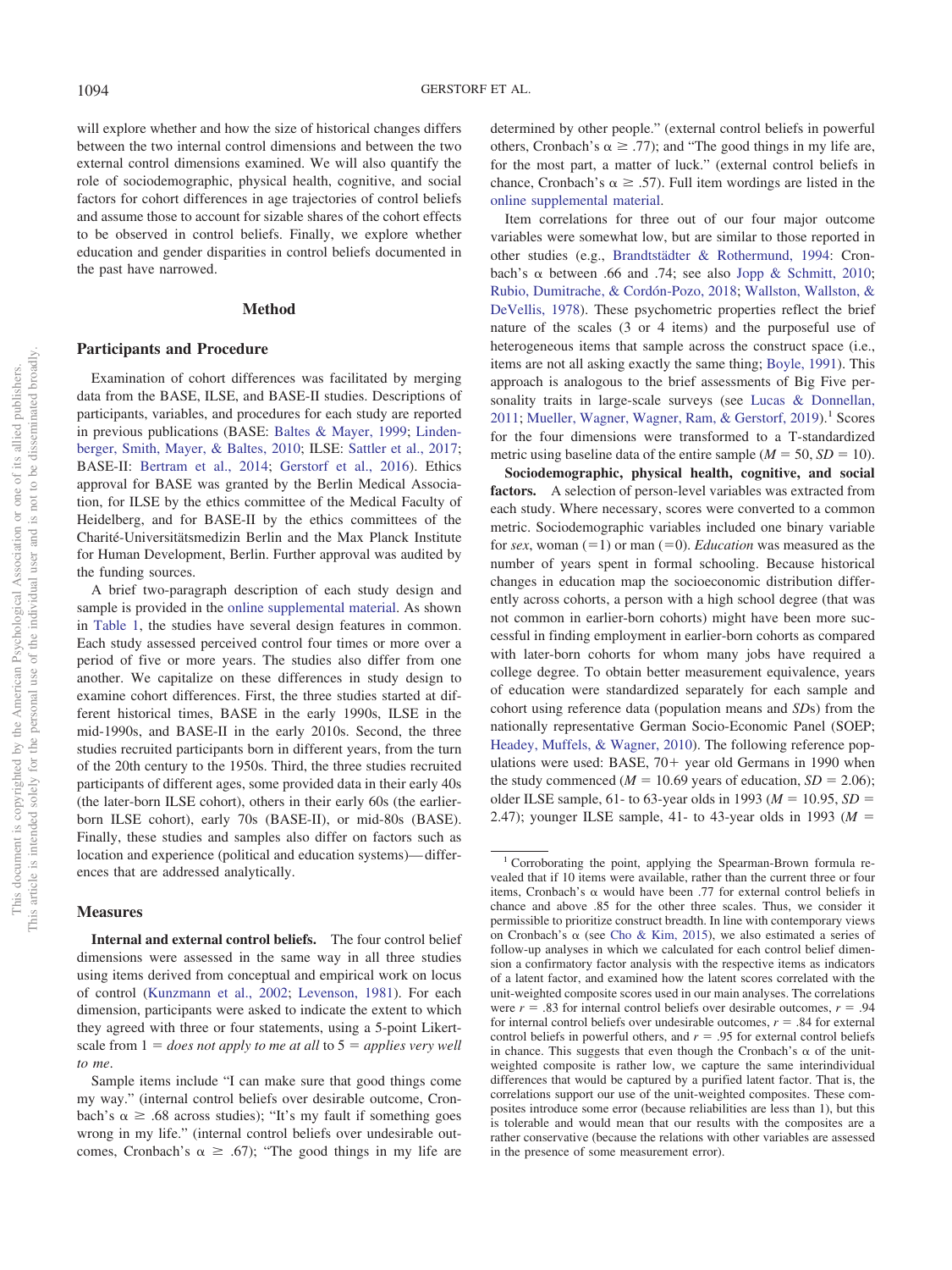<span id="page-5-0"></span>Table 1 *Overview of the Three Independent Studies Used in This Report*

| Variables           | Berlin Aging Study | <b>ILSE</b>         | Berlin Aging Study II |
|---------------------|--------------------|---------------------|-----------------------|
| Location            | <b>Berlin</b>      | Heidelberg, Leipzig | Berlin                |
| Years started       | 1990-1993          | 1993-1996           | 2013-2014             |
| Waves               | 6                  | 4                   |                       |
| Max. years in study | 13                 | 23                  |                       |
| Years between waves | $.99 - 4.03$       | $3.85 - 8.57$       | $1.09 - 1.64$         |
| $N$ at T1           | 414                | 925                 | 1.112                 |
| Birth years         | 1889-1922          | 1930-32, 1950-52    | 1925-1953             |
| M age at T1 $(SD)$  | 84 (8.3)           | $44$ (.9), 63 (.9)  | 70 (3.6)              |
| $%$ women           | 46                 | 49.49               | 51                    |
| $M$ education       | 10.9               | 12.8, 14.0          | 14.6                  |

*Note*. ILSE = Interdisciplinary Longitudinal Study of Adult Development.

11.88,  $SD = 2.76$ ; and BASE-II,  $60 +$  year olds in 2010 ( $M =$  $11.83, SD = 2.72$ .

*Grip strength*, a general measure of physical health (upper-body functioning), was assessed with standard protocol as the maximum force applied to a hand dynamometer across six trials, three per hand. Differences in scale units and scale usage across studies (e.g., BASE: force measured in kilogram vs. ILSE: pressure measured in kPa) were accommodated using a percent of maximum possible (POMP; [Cohen,](#page-15-26) [Cohen, Aiken, & West, 1999\)](#page-15-26) approach (BASE:  $max = 35$  kg; ILSE:  $max = 174.75$  kPa; BASE-II:  $max = 62.17$  kg).

Cognitive performance was measured in each study using the *Digit Symbol* Substitution test [\(Wechsler, 1955\)](#page-18-2). The test consists of a code box with nine digit-symbol pairs where each digit is paired with a corresponding symbol, and rows of double boxes with a digit in the top box and an empty lower box. Participants were asked to fill in as many corresponding symbols as possible in 90 s. Scores indicate the number of correctly filled boxes, with penalty for wrong answers (score = total–wrong). ILSE used a slightly different but comparable version of the test from the Nuremberg Inventory of Old Age [\(Oswald & Fleischmann, 1995\)](#page-17-25), where the nine pairs consist of five digit-symbol pairs and four digit-letter pairs. Scores were converted to a POMP unit based on the maximum possible score (74 in the two Berlin Aging Studies; 67 in ILSE). Although the three studies assessed cognition in multiple ways, the Digit Symbol was the only cognitive test administered in a similar way in each study.

Two measures of marital status were common in all three studies: Being *married*  $(=1)$  or not  $(=0)$ ; and whether an individual got *divorced* at any point during their study participation  $(=1)$ or not  $(=0)$ .

**Time-in-study, age, and cohort.** Intraindividual change was examined as *time-in-study*, a time-varying variable quantified for each assessment as the number of years since baseline (T1) and centered at the middle of each individual's repeated measures time-series. Agerelated differences (age gradients) were examined as individuals' chronological *age* (at their middle assessment) and centered at age 70 years, close to the average age of the sample. Cohort-related differences were examined as individuals' *birth year*, centered at 1925 so as to use earlier-born generations as the point of reference.

For graphical illustration purposes only, individuals were placed into three birth cohort "groups": those born before  $1930 (n = 418)$ , those born between 1930 and 1944  $(n = 1,167)$ , and those born between 1945 and 1953  $(n = 865)$ . Acknowledging that cohort group cutoffs are arbitrary, our grouping was selected to maximize overlap in age between the three birth-year cohorts. As shown in [Figure 1,](#page-6-0) each birth cohort encompassed more than 400 participants who contributed more than 850 data points that spanned 25 years of age and more. There were overlapping observations between ages 61 and 73 years for the 1930 –1944 and 1945–1953 cohorts; between ages 70 and 85 years for the cohort born before 1930 and those born 1930 –1944; and between ages 70 and 73 years for the cohort born before 1930 and those born 1945–1953.

# **Data Analysis**

Intraindividual changes, age-related, and history-related differences were examined using growth models [\(Ram & Grimm, 2015;](#page-17-26) [Raudenbush & Bryk, 2002;](#page-17-27) [Singer & Willett, 2003\)](#page-17-28), specified for each of the four dimensions as

control belief
$$
s_{ii} = \beta_{0i} + \beta_{1i}(timeinstudy_{ii})
$$
  
+  $\beta_{2i}(timeinstudy_{ii}^2) + e_{ii}$  (1)

where person *i*'s score on a given control beliefs dimension at observation  $t$ , *control beliefs<sub>ti</sub>*, is modeled as a function of a person-specific intercept coefficient,  $\beta_{0i}$ ; a person-specific linear slope coefficient,  $\beta_{1i}$ ; a person-specific quadratic slope coefficient,  $\beta_{2i}$ ; and residual error,  $e_{ti}$ . Individual differences in the personspecific coefficients were modeled as

$$
\beta_{0i} = \gamma_{00} + \gamma_{01}(age_i) + \gamma_{02}(BASE_i) + \gamma_{03}(BASE2)
$$
  
+ 
$$
\gamma_{04}(birthyear_i) + \gamma_{05}(birthyear_i * age_i) + u_{0i}
$$
 (2)

$$
\beta_{1i} = \gamma_{10} + \gamma_{11}(age_i) + \gamma_{12}(birthyear_i)
$$

$$
+\gamma_{13}(birthyear_i * age_i) + u_{1i},\tag{3}
$$

$$
\beta_{2i} = \gamma_{20},\tag{4}
$$

where  $\gamma s$  are sample-level parameters, *BASE* and *BASE2* are dummy variables indicating study of origin (with ILSE serving as reference category), and  $u_{0i}$  and  $u_{1i}$  are unexplained individual differences that are assumed multivariate normally distributed with variances,  $\sigma_{u0}^2$  and  $\sigma_{u1}^2$ , and covariance  $\sigma_{u0u1}$ . Given the scarcity of repeated measures, random coefficients for and predictors of quadratic slopes,  $\beta_{2i}$ , were not reliably different from zero and, thus, were not included in the final models.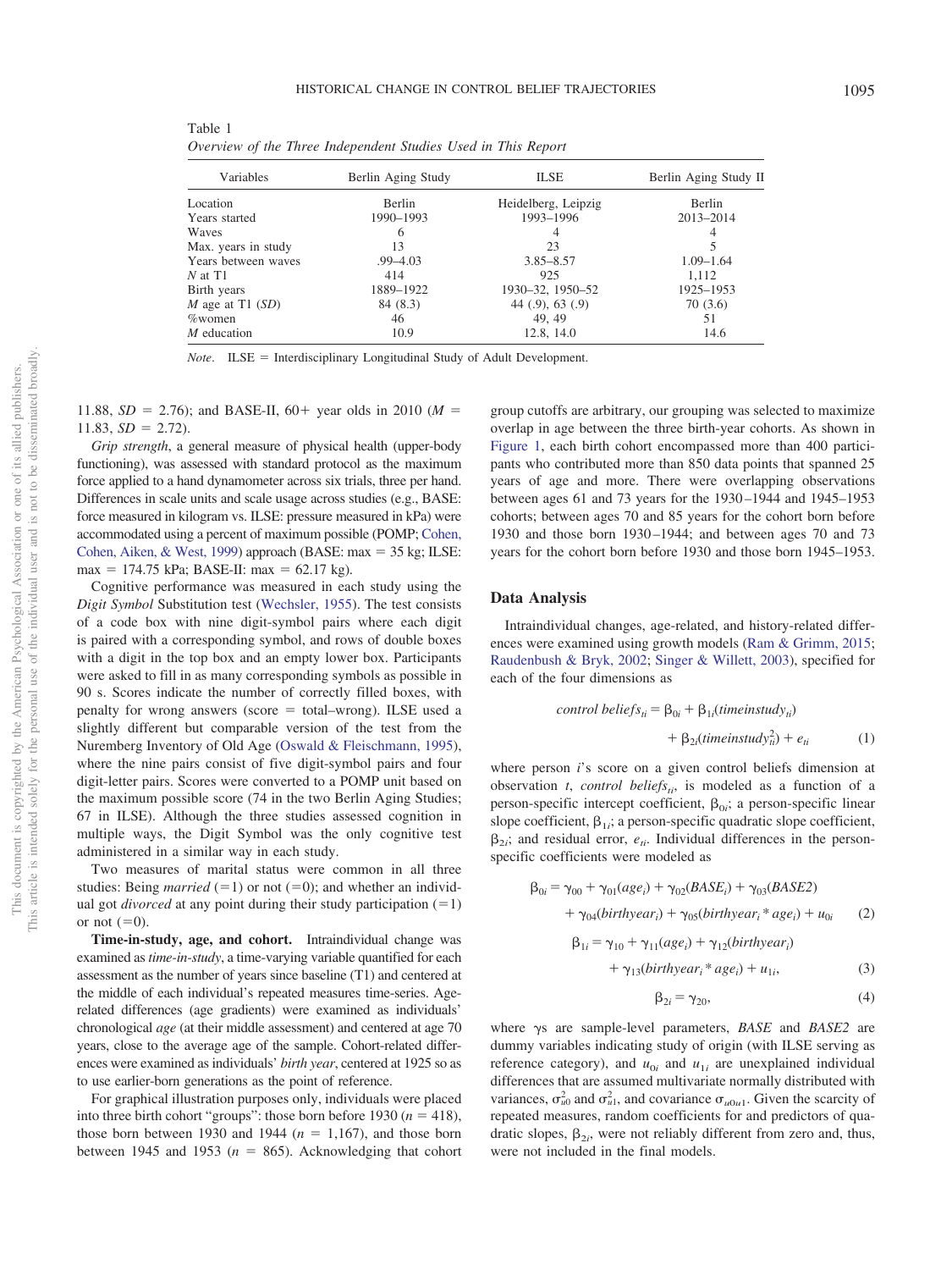

<span id="page-6-0"></span>*Figure 1.* Frequency of observations across chronological age separately for the three birth cohorts as pooled across data obtained in the Berlin Aging Study (BASE), the Interdisciplinary Longitudinal Study of Adult Development (ILSE), and the Berlin Aging Study II (BASE-II). Each birth cohort encompassed more than 400 participants who contributed more than 850 data points that spanned 25 years of age and more. Age trajectories exhibited considerable overlap between the three birth cohorts: From age 61 years to age 73 years for the 1930 –1944 and 1945–1953 cohorts; from age 70 years to age 85 years for the cohort born before 1930 and those born 1930 –1944; and from age 70 years to age 73 years for the cohort born before 1930 and those born 1945–1953.

The role of sociodemographic, physical health, cognitive, and social factors was examined by including these variables as additional predictors of the person-specific intercepts and linear rates of change,  $\beta_{0i}$  and  $\beta_{1i}$ , with all interaction terms with the cohort variable included. To maintain parsimony, however, only statistically significant interactions were maintained in the final models. Person-level predictors were effect-coded/centered so that parameters indicated the average trajectory and the extent of differences associated with a particular variable (rather than for a particular group). Models were fit to the data using SAS (Proc Mixed; [Littell,](#page-16-23) [Milliken, Stroup, Wolfinger, & Schabenberger, 2006\)](#page-16-23). Incomplete data were accommodated under usual missing at random assumptions [\(Little & Rubin, 1987\)](#page-16-24), with included variables (e.g., age, health, and cognition) serving as attrition-informative variables that alleviate longitudinal selectivity for the outcome variables [\(Grimm, Ram, & Estabrook, 2016;](#page-16-25) [McArdle, 1994\)](#page-17-29).

#### **Follow-Up Analyses**

There was substantial overlap in individuals' birth year, study of origin, and year of first assessment  $(r = .74, .57, )$  and 0.93, respectively), which made it difficult to disentangle birth-year effects from study effects, the latter possibly "carrying" period effects (i.e., test-year effects). Acknowledging that it is not possible to separate age, cohort, and period effects [\(Bell & Jones, 2015;](#page-15-27) [Schaie, 1965\)](#page-17-2), we conducted a variety of follow-up analyses to alleviate concerns that (parts of) the observed cohort differences were driven by differences—including test-period differences between the studies being combined. First, we checked for acrossstudy homogeneity by identifying subgroups of participants from different studies who were tested at the same chronological age

and point in historical time and examining whether the two subsamples from different studies of origin and location differed on our outcome variables. Second, we reran all models with just the two Berlin-based samples for which comparability has been documented [\(Gerstorf et al., 2015;](#page-15-13) [Hülür et al., 2016;](#page-16-8) [König et al.,](#page-16-12) [2018\)](#page-16-12). Finally, we included an additional control variable indicating whether an individual had lived in West Germany or East Germany to account for the possibility of distinct socialization experiences relevant for perceptions of control (in childhood; [Oettingen, Little, Lindenberger, & Baltes, 1994\)](#page-17-30).

# **Results**

#### **Descriptive Analyses**

Descriptive statistics and intercorrelations among the measures of interest are reported in [Table 2.](#page-7-0) The four dimensions of control beliefs show only moderately sized intercorrelations, with the two dimensions of internal control beliefs (correlated  $r = .36$ ) being independent or negatively related to the two dimensions of external control beliefs (that were correlated  $r = .40$ ). This suggests that the four measures of control beliefs capture different aspects of the larger concept space and that reporting high internal control beliefs does not necessarily go hand in hand with reporting low external control beliefs. In addition, birth year was negatively related to external control beliefs (e.g.,  $r = -.38$  with beliefs in powerful others), whereas age was positively related to external control beliefs (e.g.,  $r = .21$  with beliefs in powerful others). Generally, control beliefs were related to the sociodemographic, health, cognitive, and social factors in expected ways [\(Caplan & Schooler,](#page-15-28)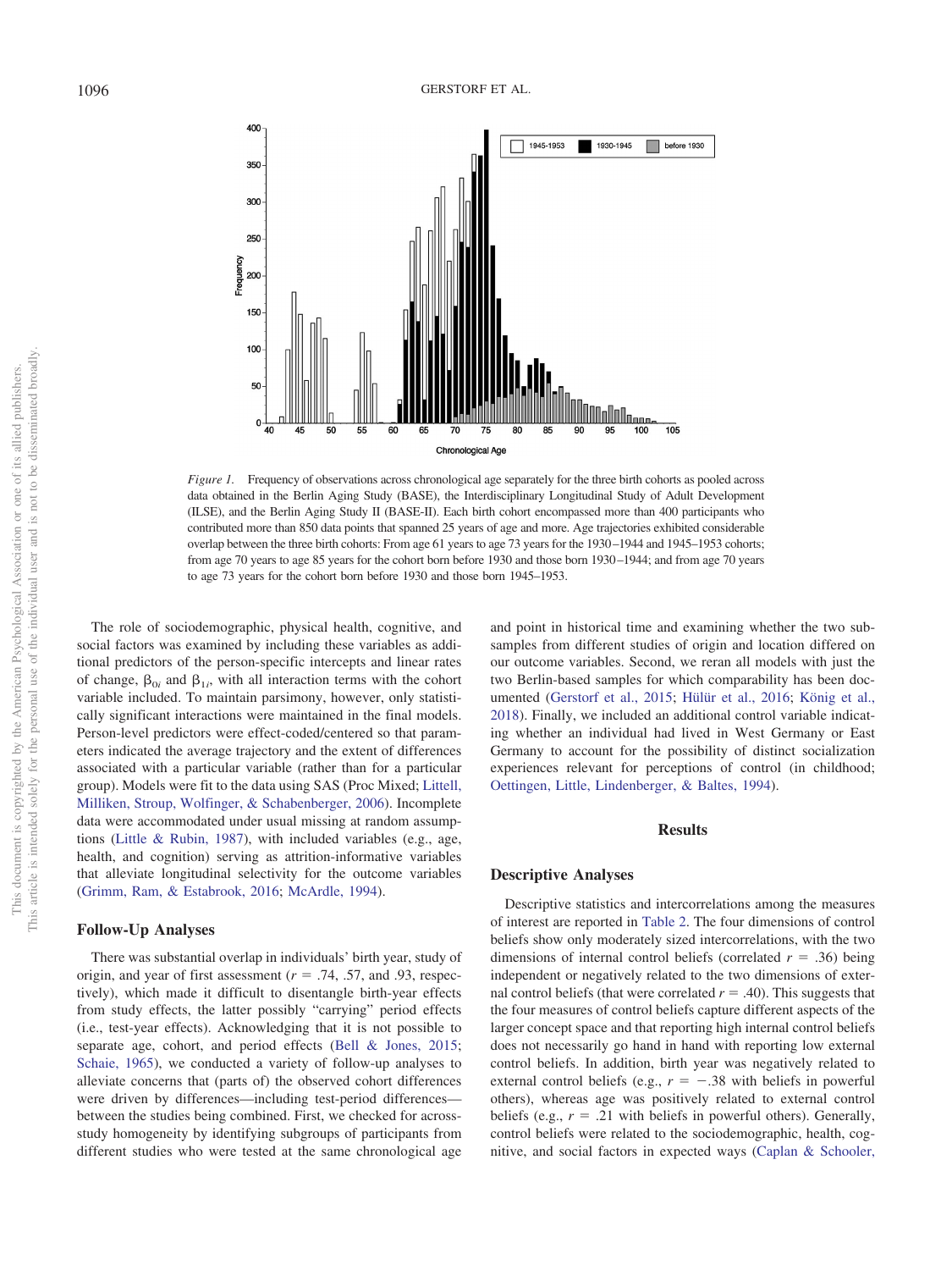<span id="page-7-0"></span>

| Table 2                                                                                |  |  |  |  |
|----------------------------------------------------------------------------------------|--|--|--|--|
| Descriptive Statistics at Baseline Assessment and Intercorrelations for Study Measures |  |  |  |  |

|                                                     |                  |       | <b>Intercorrelations</b> |        |        |        |        |        |        |        |        |     |        |
|-----------------------------------------------------|------------------|-------|--------------------------|--------|--------|--------|--------|--------|--------|--------|--------|-----|--------|
| Variables                                           | $\boldsymbol{M}$ | SD    |                          | 2      | 3      | 4      | 5      | 6      |        | 8      | 9      | 10  | 11     |
| $(1)$ Internal control desirable outcomes $(1-5)$   | 3.75             | .66   |                          |        |        |        |        |        |        |        |        |     |        |
| $(2)$ Internal control undesirable outcomes $(1-5)$ | 3.48             | .74   | .36                      |        |        |        |        |        |        |        |        |     |        |
| $(3)$ External control in powerful others $(1-5)$   | 1.84             | .74   | $-.15$                   | $-.07$ |        |        |        |        |        |        |        |     |        |
| $(4)$ External control in chance $(1-5)$            | 2.65             | .75   | $-.20$                   | .01    | .40    |        |        |        |        |        |        |     |        |
| $(5)$ Year of birth $(1889-1953)$                   | 1936             | 15.05 | .08                      | .00    | $-.38$ | $-.39$ |        |        |        |        |        |     |        |
| $(6)$ Age $(42-102)$                                | 66.12            | 13.13 | $-.04$                   | $-.02$ | .21    | .27    | $-.76$ |        |        |        |        |     |        |
| $(7)$ % Women                                       | 49.53            |       | $-.06$                   | $-.15$ | .00.   | .11    | .03    | $-.00$ |        |        |        |     |        |
| $(8)$ Education $(-1.78-3.06)$                      | .76              | 1.13  | .00                      | .02    | $-.12$ | $-.23$ | .26    | $-.12$ | $-.17$ |        |        |     |        |
| $(9)$ Grip strength $(0-100)$                       | 48.66            | 18.77 | .06                      | .09    | $-.18$ | $-.21$ | .46    | $-.37$ | $-.51$ | .21    |        |     |        |
| $(10)$ Digit symbol $(0-100)$                       | 60.46            | 19.42 | .02                      | $-.01$ | $-.28$ | $-.29$ | .64    | $-.67$ | .11    | .31    | .27    |     |        |
| $(11)$ % Married at T1                              | 56.88            |       | .01                      | .01    | $-.05$ | $-.16$ | .20    | $-.26$ | $-.27$ | .14    | .26    | .18 |        |
| $(12)$ % Divorced                                   | 21.05            |       | .04                      | .01    | $-.09$ | .01    | .17    | $-.04$ | .17    | $-.01$ | $-.03$ | .06 | $-.54$ |

*Note.*  $N = 2,450$ . Scores for control beliefs reported for baseline assessment at T1. Education = cohort-normed education. Intercorrelations of  $|r| = .05$ or above differ statistically significantly from zero at  $p < .01$ .

[2003;](#page-15-28) [Lachman, 2006\)](#page-16-11). For example, those with lower cohortnormed education reported more beliefs in powerful others  $(r = -12)$  and in chance  $(r = -23)$  and those with better functional health and cognitive functioning reported fewer beliefs in powerful others  $(r = -.18$  and  $r = -.28)$  and in chance  $(r = -.21$  and  $r = -.29$ ). As one would expect, the grip strength and Digit Symbol tests exhibited sizable intercorrelations with one another  $(r = .27)$  as well as with chronological age  $(r = -.37)$  and  $r = -.67$ , respectively) and cohort-normed education ( $r = .21$  and  $r = .31$ , respectively). In summary, the pattern of correlations indicates that the measures work as expected from prior literature.

# **Historical Changes in Age Trajectories of Internal and External Control Beliefs**

Results from the initial growth models are shown in [Table 3.](#page-8-0) Model 1 constitutes the basic model that treats the combined sample as a single age-heterogeneous sample to examine intraindividual change over time-in-study and age-related differences therein. Model 2 adds in cohort-related differences. As expected based on the literature (e.g., [Drewelies et al., 2017\)](#page-15-7), the prototypical person exhibited relative within-person stability in the two dimensions of internal control beliefs over time-in-study (desirable outcomes:  $\gamma_{10} = 0.020$ , undesirable outcomes:  $\gamma_{10} = -0.049$ , both  $p_s$   $>$  .10) and in external control beliefs in chance  $(\gamma_{10} = -0.018, p > .10)$ . In contrast, the prototypical person's external control beliefs in powerful others increased over time-instudy ( $\gamma_{10} = 0.229$ ,  $p < .001$ ;  $\gamma_{20} = 0.014$ ,  $p < .001$ ). Also as expected, there was evidence of an age gradient, with older age being associated with lower levels on internal control beliefs over desirable outcomes ( $\gamma_{01} = -0.050, p < .001$ ), higher levels on both external control dimensions (powerful others:  $\gamma_{01} = 0.234$ ,  $p < .001$ ; chance:  $\gamma_{01} = 0.231$ ,  $p < .001$ ), and steeper increases in external control beliefs in powerful others ( $\gamma_{11} = 0.022$ , *p* < .001).

In Model 2, we parsed how these trajectories differed by birth year (cohort differences), controlling for study of origin differences. As seen in the lower portion of [Table 3,](#page-8-0) BASE participants

reported higher external control beliefs in powerful others ( $\gamma_{02}$  =  $3.928, p < .001$ ) and BASE-II participants reported higher external control beliefs in chance ( $\gamma_{03} = 3.238$ ,  $p = .015$ ). Accommodating these study differences, results revealed that a 70-year old person born in 1925 (the reference group as per our centering) experienced declines in the two dimensions of internal control beliefs (desirable outcomes:  $\gamma_{10} = -0.156$ ,  $p < .001$ ; undesirable outcomes:  $\gamma_{10} = -0.186$ ,  $p < .001$ ) and increases in external control beliefs in powerful others ( $\gamma_{10} = 0.275$ ,  $p < .001$ ). Again, we found evidence for age gradients and (sample) selection. Relative to younger participants, those who were older had higher levels of internal control beliefs over desirable outcomes ( $\gamma_{01} = 0.134$ , *p* < .001), less steep declines on both internal control beliefs dimensions ( $\gamma_{11} = 0.025$ ,  $p < .001$  and  $\gamma_{11} = 0.019$ ,  $p < .001$ , respectively), steeper increases on external control beliefs in powerful others ( $\gamma_{11} = 0.017$ ,  $p = .004$ ), and lower ( $\gamma_{01} = -0.285$ ,  $p < .001$ ) and less steep increases ( $\gamma_{11} = -0.015$ ,  $p = .002$ ) in external control beliefs in chance.

Most important for our research questions, several birth year effects emerged. As seen in the left side of [Table 3,](#page-8-0) later birth year was associated with higher levels of internal control beliefs over both desirable outcomes ( $\gamma_{04} = 0.164$ ,  $p < .001$ ) and undesirable outcomes ( $\gamma_{04} = 0.041$ ,  $p = .034$ ) at age 70, and less pronounced intraindividual declines in internal control beliefs over both desirable outcomes ( $\gamma_{12} = 0.025$ ,  $p < .001$ ) and undesirable outcomes  $(\gamma_{12} = 0.020, p < .001)$ . These cohort differences are depicted in [Figure 2.](#page-9-0) For each cohort, the figure shows model-implied withinperson changes over 5 years in  $25+$  age bins of 1-year age increments as short, thick lines. The single linear age and selection trend for each cohort is shown as long, thin line. In both panels, the earlier-born cohort (dashed lines) exhibited intraindividual declines over time-in-study in internal control beliefs (short dashed lines mostly pointing downward), whereas later-born cohorts (solid black and gray lines) reported higher levels of internal control beliefs and maintained these over time-in-study. If anything, later-born individuals' internal control beliefs increased over time-in-study (short solid black and gray lines mostly pointing upward).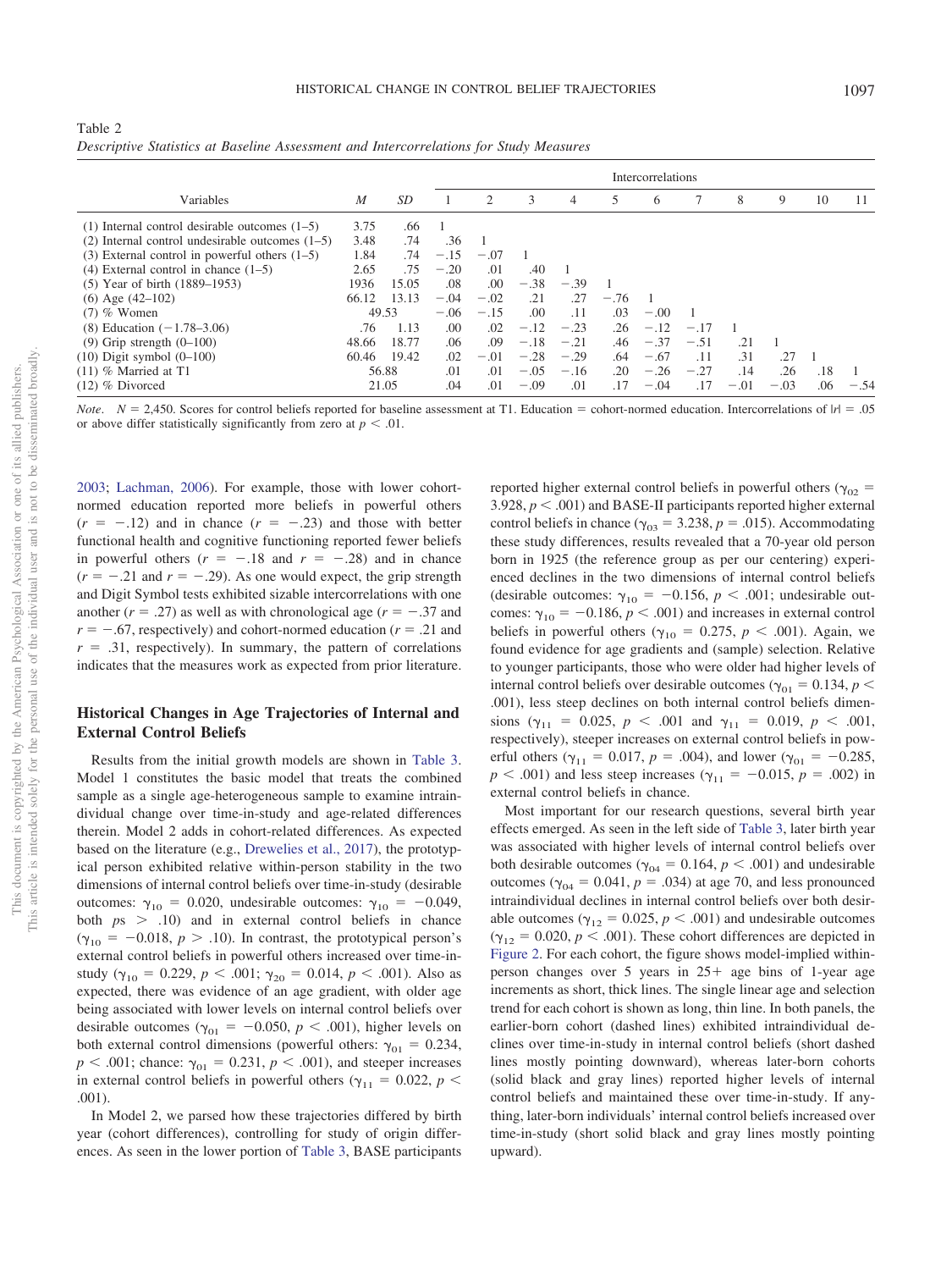# <span id="page-8-0"></span>Table 3

| Growth Models of Control Beliefs: The Role of Age and Year of Birth |  |  |  |  |  |
|---------------------------------------------------------------------|--|--|--|--|--|
|                                                                     |  |  |  |  |  |

|                                           | Internal control beliefs over |                    |                          |                          |                 |              | External control beliefs in |                          |  |  |  |
|-------------------------------------------|-------------------------------|--------------------|--------------------------|--------------------------|-----------------|--------------|-----------------------------|--------------------------|--|--|--|
|                                           |                               | Desirable outcomes |                          | Undesirable<br>outcomes  | Powerful others |              | Chance                      |                          |  |  |  |
| Parameter                                 | Est.                          | <b>SE</b>          | Est.                     | <b>SE</b>                | Est.            | <b>SE</b>    | Est.                        | SE                       |  |  |  |
|                                           |                               |                    | Model 1                  |                          |                 |              |                             |                          |  |  |  |
| Fixed effects                             |                               |                    |                          |                          |                 |              |                             |                          |  |  |  |
| Intercept $\gamma_{00}$                   | 50.496*                       | .178               | 50.068*                  | .179                     | $50.133*$       | .176         | 49.812*                     | .176                     |  |  |  |
| Time $\gamma_{10}$                        | .020                          | .027               | $-.049$                  | .027                     | $.229*$         | .024         | $-.018$                     | .024                     |  |  |  |
| Time <sup>2</sup> $\gamma_{20}$           | $-.007$                       | .004               | .002                     | .004                     | $.014*$         | .003         | .006                        | .003                     |  |  |  |
| Age $\gamma_{01}$                         | $-.050*$                      | .015               | $-.004$                  | .015                     | $.234*$         | .015         | $.231*$                     | .015                     |  |  |  |
| Age $\times$ Time $\gamma_{11}$           | .000                          | .002               | $-.001$                  | .002                     | $.022*$         | .002         | .000                        | .002                     |  |  |  |
| Random effects                            |                               |                    |                          |                          |                 |              |                             |                          |  |  |  |
| Var. intercept                            | 49.311*                       | 2.028              | 47.436*                  | 2.028                    | 54.091*         | 2.104        | 52.343*                     | 2.017                    |  |  |  |
| Var. time                                 | $.057*$                       | .019               | .031                     | .020                     | $.066*$         | .017         | .028                        | .014                     |  |  |  |
| Cov. Intercept, time                      | $.548*$                       | .190               | .260                     | .181                     | $.881*$         | .183         | .320                        | .170                     |  |  |  |
| Residual variance                         | $47.151*$                     | 1.134              | 52.716*                  | 1.261                    | 35.814*         | .895         | 38.963*                     | .933                     |  |  |  |
|                                           |                               |                    | Model 2                  |                          |                 |              |                             |                          |  |  |  |
| Fixed effects                             |                               |                    |                          |                          |                 |              |                             |                          |  |  |  |
| Intercept $\gamma_{00}$                   | 49.363*                       | .383               | 49.617*                  | .279                     | 51.613*         | .368         | 55.026*                     | .725                     |  |  |  |
| Time $\gamma_{10}$                        | $-.156*$                      | .044               | $-.186*$                 | .046                     | $.275*$         | .044         | .087                        | .039                     |  |  |  |
| Time <sup>2</sup> $\gamma_{20}$           | $-.004$                       | .004               | .003                     | .004                     | .007            | .003         | .002                        | .004                     |  |  |  |
| Age $\gamma_{01}$                         | $.134*$                       | .032               | .037                     | .024                     | $-.005$         | .029         | $-.285*$                    | .083                     |  |  |  |
| BASE $\gamma_{02}$                        |                               | $\equiv$           | $\qquad \qquad$          | $\equiv$                 | $3.928*$        | .913         |                             | $\overline{\phantom{m}}$ |  |  |  |
| BASE-II $\gamma_{03}$                     | $\overline{\phantom{0}}$      |                    |                          |                          |                 |              | $3.238^{b}$                 | 1.325                    |  |  |  |
| Age $\times$ Time $\gamma_{11}$           | $.025*$                       | .005               | $.019*$                  | .006                     | $.017*$         | .006         | $-.015*$                    | .005                     |  |  |  |
| Cohort                                    |                               |                    |                          |                          |                 |              |                             |                          |  |  |  |
| Year of Birth $\gamma_{04}$               | $.164*$                       | .023               | .041 <sup>a</sup>        | .019                     | $-.210*$        | .026         | $-.495*$                    | .071                     |  |  |  |
| Year of Birth $\times$ Time $\gamma_{12}$ | $.025*$                       | .005               | $.020*$                  | .005                     | $-.021*$        | .005         | $-.015*$                    | .005                     |  |  |  |
| Year of Birth $\times$ Age $\gamma_{05}$  | $-.003*$                      | .001               | $\overline{\phantom{0}}$ | $\overline{\phantom{m}}$ | $-.006*$        | .001         | $\overline{\phantom{0}}$    |                          |  |  |  |
| Year of Birth $\times$ Age $\times$ Time  |                               |                    | $\overline{\phantom{0}}$ |                          | $-.001*$        | .000         | $\overline{\phantom{0}}$    |                          |  |  |  |
|                                           |                               |                    |                          |                          |                 |              |                             |                          |  |  |  |
| $\gamma_{13}$<br>Random effects           |                               |                    |                          |                          |                 |              |                             |                          |  |  |  |
| Var. intercept                            | 47.936*                       | 1.988              | $47.401*$                | 2.025                    | $40.296*$       | 1.675        | 44.388*                     | 1.773                    |  |  |  |
| Var. time                                 | $.056*$                       | .019               | .031                     | .019                     | $.044*$         | .015         | .026                        | .014                     |  |  |  |
| Cov. intercept, time                      | .425                          | .187               | .231                     | .180                     | .331            | .143         | .174                        | .151                     |  |  |  |
|                                           |                               |                    |                          |                          |                 |              |                             |                          |  |  |  |
| Variance explained                        | .035                          |                    | .001                     |                          |                 |              | .243                        |                          |  |  |  |
| In intercept                              |                               |                    |                          |                          |                 | .338<br>.668 |                             |                          |  |  |  |
| In time<br>Residual variance              | .008<br>46.913*               | 1.128              | .023<br>52.531*          | 1.255                    | $35.405*$       | .875         | .047<br>38.792*             | .925                     |  |  |  |
|                                           |                               |                    |                          |                          |                 |              |                             |                          |  |  |  |

*Note.*  $N = 2,450$  who provided 6,663 observations. BASE = participants' study of origin was the Berlin Aging Study, BASE-II = participants' study of origin was the Berlin Aging Study II. Unstandardized estimates and *SE*s presented. Control belief ratings were *T*-standardized using baseline data of the entire sample  $(M = 50, SD = 10)$ . Age represents the median of all observations per participants and was centered at age 70 years. Year of birth centered at 1925.<br><sup>a</sup>  $p = .034$ . <sup>b</sup>  $p = .015$ .  $P^a p = .034.$  b  $p = .015.$ 

 $^{*}p < .01$ .

Later birth year was also associated with the age gradient for internal control beliefs over desirable outcomes ( $\gamma_{05} = -0.003$ ,  $p = .004$ ). In the left panel of [Figure 2,](#page-9-0) the longer trend lines show that older individuals in the earlier-born cohort generally reported higher internal control beliefs over desirable outcomes (long trend line for the dashed group is increasing), a positive age (selection) gradient, and that the gradient was less steep for the later-born cohorts (long trend lines for the solid black and gray groups are shallower).<sup>2</sup> As a consequence, cohort differences in internal control beliefs over desirable outcomes are a bit weaker in older ages. In contrast, internal control beliefs over undesirable outcomes did not show any cohort differences in the age-gradients, and for that matter the long trend lines in the right panel are all relatively parallel and flat across age.

As seen in the right side of [Table 3,](#page-8-0) later birth year was also associated with lower levels of external control beliefs in both

powerful others  $(\gamma_{04} = -0.210, p < .001)$  and chance  $(\gamma_{04} = -0.495, p < .001)$  at age 70, less pronounced intraindividual increases in external control beliefs in powerful others  $(\gamma_{12} = -0.021, p < .001)$ , and a bit more decline in external control beliefs in chance ( $\gamma_{12} = -0.015$ ,  $p < .001$ ). These cohort differences are depicted in [Figure 3.](#page-10-0) In both panels, the earlier-

<sup>2</sup> We note that age convergence in the sample would be evident if the 5-year trajectories fit well to one continuous trajectory over all ages. However, nonconvergence of 5-year age differences and 5-year intraindividual changes is readily discernible by the mainly nonoverlapping trajectories. This reflects the well-established findings in long-term longitudinal studies that when, for example, 60-year olds in a given study age 5 years, they will not necessarily develop into those who started participating in the study as 65-year olds. For broader discussion of the theme, see [Sliwinski,](#page-17-31) [Hoffman, and Hofer \(2010\).](#page-17-31)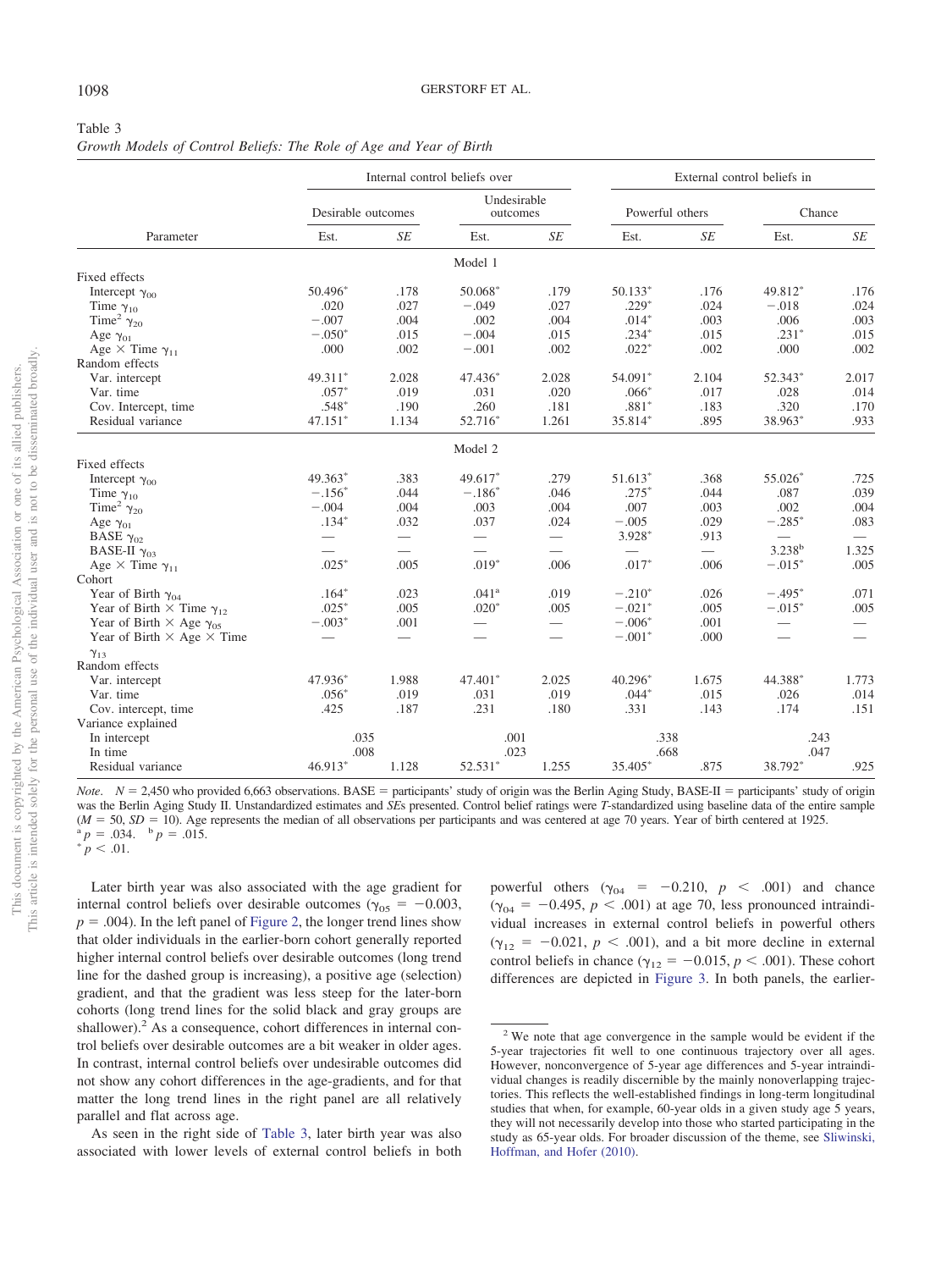

<span id="page-9-0"></span>*Figure 2.* Cohort differences in model-implied trajectories of internal control beliefs over desirable outcomes (left panel) and over undesirable outcomes (right panel). For each cohort, the figure shows model-implied within-person changes over 5 years in  $25<sup>+</sup>$  age bins of 1-year age increments as short, thick lines. The single linear age and selection trend for each cohort is shown as long, thin line. The earlier-born cohort (dashed lines) exhibited in old age within-person declines on both dimensions of internal control beliefs, whereas later-born cohorts (solid black and gray lines) reported in part considerably more internal control beliefs and exhibited within-person stability across old age. If anything, later-born cohorts exhibited in old age within-person increases in internal control beliefs.

born cohort (dashed lines) exhibited intraindividual increases in external control beliefs (short dashed lines mostly pointing upward), whereas later-born cohorts (solid black and gray lines) reported lower levels of external control beliefs that were maintained or declined over time-in-study (short solid black and gray lines mostly pointing downward).

Later birth year was also associated with the age gradient for external control beliefs in powerful others ( $\gamma_{05} = -0.006$ ,  $p <$ .001) and age-related differences in intraindividual change  $(\gamma_{13} = -0.001, p < .001)$ . Visually, the longer trend lines in the left panel of [Figure 3](#page-10-0) show that older individuals in the earlierborn cohort generally reported higher external control beliefs in powerful others (long trend line for the dashed group is increasing), a positive age (selection) gradient. In contrast, older individuals in the later-born cohorts generally reported lower external control beliefs in powerful others (long trend lines for the solid black and gray groups are decreasing). As a consequence, cohort differences in external control beliefs in powerful others are a bit stronger in older ages.

Effect sizes were quantified as the reduction in unexplained variance in the trajectory features (in intercepts and rates of change; [Snijders & Bosker, 1999\)](#page-17-32) relative to a model that did not include the person-level predictors (Model 1). Age and birth year (and study of origin) together accounted for variance that

amounted to small effect sizes for the two dimensions of internal control beliefs (between 0.1 and 3.5%) and moderate to large effect sizes for the two dimensions of external control beliefs (between 4.7 and 66.8%).

# **The Role of Socio-Demographic, Physical Health, Cognitive, and Social Factors**

Results from models where sociodemographic, physical health, cognitive, and social factors were added as additional individuallevel predictors of control beliefs are shown in [Table 4.](#page-11-0) Being a woman (in the earlier-born cohort) was associated with lower levels on both dimensions of internal control (e.g., desirable outcomes:  $\gamma_{04} = -1.408$ ,  $p = .001$ ) and higher levels on both dimensions of external control (e.g., chance:  $\gamma_{04} = 2.335, p <$ .001). Being more educated was associated with lower level  $(\gamma_{05} = -1.026, p < .001)$  and intraindividual decline  $(\gamma_{13} = -0.053, p = .006)$  of external control beliefs in chance. Being more educated was also associated with lower levels of internal control beliefs over desirable outcomes ( $\gamma_{05} = -0.642$ ,  $p = .001$ ), but this association was moderated by birth year  $(\gamma_{012} = 0.044, p < .001)$ . Better performance on the Digit Symbol test was associated with lower levels on both dimensions of external control (e.g., chance:  $\gamma_{08} = -0.043$ ,  $p < .001$ ) and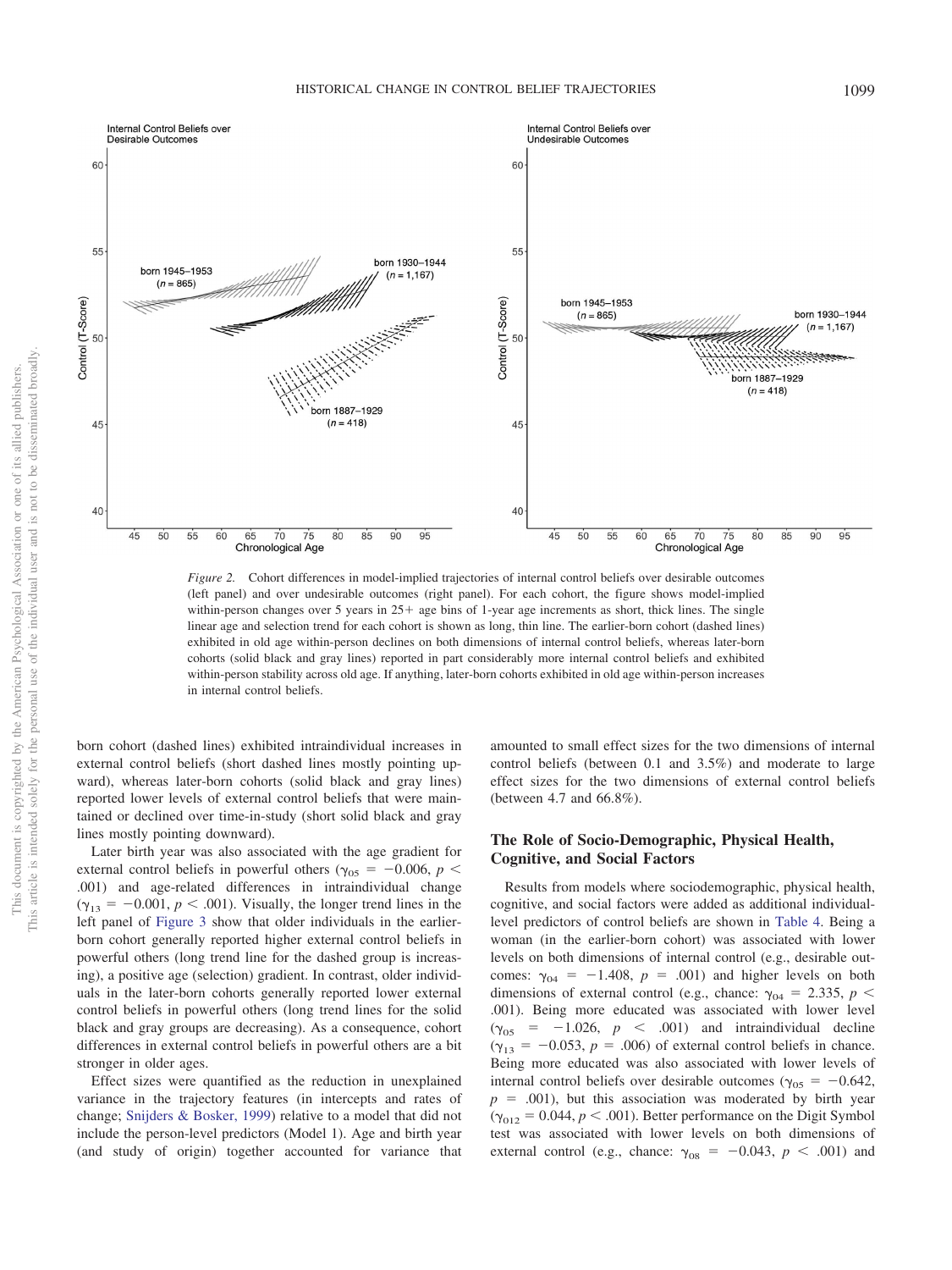

<span id="page-10-0"></span>*Figure 3.* Cohort differences in model-implied trajectories of external control beliefs in powerful others (left panel) and in chance (right panel). For each cohort, the figure shows model-implied within-person changes over  $5$  years in  $25+$  age bins of 1-year age increments as short, thick lines. The single linear age and selection trend for each cohort is shown as long, thin line. The earlier-born cohort (dashed lines) exhibited in old age within-person increases on both external control dimensions (particularly steep on powerful others), whereas later-born cohorts (solid black and gray lines) reported considerably lower external control beliefs and exhibited within-person stability across old age. If anything, later-born cohorts exhibited in old age within-person declines in external control beliefs in chance.

slightly steeper increases in external control beliefs in chance  $(\gamma_{16} = 0.004, p = .004)$ . Associations for year of birth were of similar size to those reported in [Table 3](#page-8-0) (e.g., level effect on internal control beliefs over desirable outcomes:  $\gamma_{04} = 0.164$ ,  $p <$ .001 in [Table 3](#page-8-0) and  $\gamma_{010} = 0.153$ ,  $p < .001$  in [Table 4\)](#page-11-0). Additional interaction effects with birth year emerged, a birth cohort by gender interaction on external control beliefs in powerful others  $(\gamma_{013} = -0.087, p < .001)$  and a birth cohort by Digit Symbol test interaction on external control beliefs in powerful others ( $\gamma_{014}$  = 0.002,  $p = 0.002$ ). The three interaction effects are graphically illustrated in [Figure 4.](#page-12-0) The graphs show that among earlier-born participants (dashed lines), pronounced differences existed between higher versus lower cohort-normed education groups on internal control beliefs over desirable outcomes (left Panel a), between men and women on external control beliefs in powerful others (middle Panel b), and between higher versus lower cognitive functioning groups on external control beliefs in powerful others (right Panel c). In contrast, these differences were considerably smaller among later-born cohorts (solid black and gray lines).

The sociodemographic, physical health, cognitive, and social factors explained additional variance in all four dimensions of control beliefs. Comparing the proportion of variance explained (shown in bottom rows of [Table 4\)](#page-11-0) with prior models that did not include these predictors (bottom rows of [Table 3\)](#page-8-0) indicates that individual differences in gender, education, grip strength, digit symbol performance, and marital history conjointly accounted for additional variance in both levels of control beliefs at age 70 (5.0 and 5.3% of variance in individuals' level of internal control beliefs over desirable and undesirable outcomes, respectively; 35.5 and 31.4% in levels of external control beliefs in powerful others and chance, respectively) and intraindividual rates of change in control beliefs (7.2 and 24.5% for internal control beliefs over desirable and undesirable outcomes, respectively; 67.5 and 24.1% for external control beliefs in powerful others and chance, respectively).

Of particular interest was also how much of the variance accounted for by birth year in the prior model was now accounted for by these potentially explanatory factors. Comparison of residual variances in intercepts and slopes across models with subsets of the predictors (e.g., explanatory factors only vs. birth year only) revealed that the explanatory factors accounted for 37.6% of the cohort-related differences in level for external control beliefs in powerful others, and for 22.9% of the cohort-related differences in rates of intraindividual change. Similarly, the explanatory factors accounted for 44.2% of the cohort-related differences in level of internal control beliefs over desirable outcomes. Cohort-related differences in levels and rates of change in the other dimensions of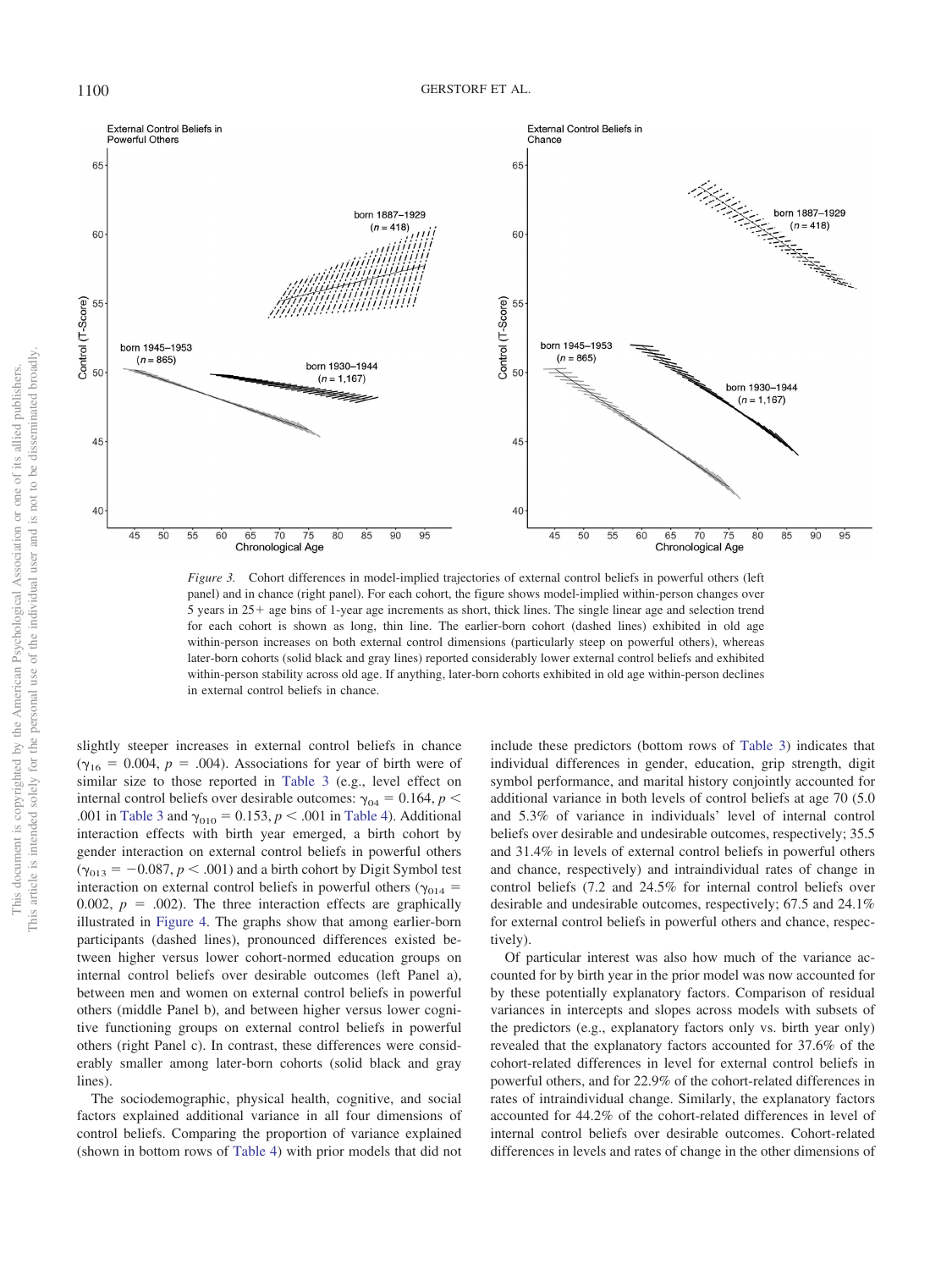<span id="page-11-0"></span>*Growth Models of Control Beliefs: The Role of Age, Year of Birth, and the Correlates*

|                                                        |                          | Internal control beliefs over |                          |                          |          | External control beliefs in |                          |                          |  |  |
|--------------------------------------------------------|--------------------------|-------------------------------|--------------------------|--------------------------|----------|-----------------------------|--------------------------|--------------------------|--|--|
|                                                        |                          | Desirable outcomes            |                          | Undesirable<br>outcomes  |          | Powerful others             | Chance                   |                          |  |  |
| Parameter                                              | Est.                     | SE                            | Est.                     | $\sqrt{SE}$              | Est.     | $\sqrt{SE}$                 | Est.                     | SE                       |  |  |
| Fixed effects                                          |                          |                               |                          |                          |          |                             |                          |                          |  |  |
| Intercept $\gamma_{00}$                                | 48.637*                  | .309                          | 49.471*                  | .300                     | 51.473*  | .380                        | 53.605*                  | .757                     |  |  |
| Time $\gamma_{10}$                                     | $-.172*$                 | .046                          | $-.202*$                 | .047                     | $.277*$  | .046                        | .086                     | .040                     |  |  |
| Time <sup>2</sup> $\gamma_{20}$                        | $-.003$                  | .004                          | .004                     | .004                     | .008     | .003                        | .002                     | .004                     |  |  |
| Age $\gamma_{01}$                                      | $.078*$                  | .026                          | .044                     | .026                     | $-.071$  | .032                        | $-.178$                  | .082                     |  |  |
| BASE $\gamma_{02}$                                     |                          | $\overline{\phantom{m}}$      | $\overline{\phantom{0}}$ | $\overline{\phantom{0}}$ | $2.947*$ | .941                        | $\equiv$                 |                          |  |  |
| BASE-II $\gamma_{03}$                                  |                          |                               |                          |                          |          |                             | 1.033                    | 1.342                    |  |  |
| Age $\times$ Time $\gamma_{11}$                        | $.024*$                  | .006                          | $.020*$                  | .006                     | .014     | .006                        | $-.013*$                 | .005                     |  |  |
| Correlates                                             |                          |                               |                          |                          |          |                             |                          |                          |  |  |
| Women $\gamma_{04}$                                    | $-1.408*$                | .428                          | $-3.095*$                | .428                     | 1.668*   | .492                        | $2.335*$                 | .394                     |  |  |
| Education $\gamma_{05}$                                | $-.642*$                 | .198                          | $-.119$                  | .162                     | .312     | .146                        | $-1.026*$                | .149                     |  |  |
| Grip strength $\gamma_{09}$                            | $-.003$                  | .012                          | .001                     | .012                     | .006     | .011                        | .024                     | .011                     |  |  |
| Digit Symbol $\gamma_{08}$                             | $-.004$                  | .012                          | $-.006$                  | .012                     | $-.085*$ | .014                        | $-.043*$                 | .012                     |  |  |
| Married $\gamma_{06}$                                  | .286                     | .443                          | $-.111$                  | .441                     | .635     | .406                        | $-.714$                  | .406                     |  |  |
| Divorced $\gamma_{07}$                                 | .086                     | .513                          | $-.067$                  | .511                     | $-.016$  | .464                        | 1.015                    | .470                     |  |  |
| Women $\times$ Time $\gamma_{12}$                      | .024                     | .048                          | .024                     | .048                     | $-.047$  | .042                        | $-.098$                  | .042                     |  |  |
| Education $\times$ Time $\gamma_{13}$                  | .030                     | .022                          | .028                     | .022                     | $-.023$  | .019                        | $-.053*$                 | .019                     |  |  |
| Grip Strength $\times$ Time $\gamma_{17}$              | $-.001$                  | .001                          | $-.001$                  | .001                     | $-.001$  | .001                        | .000                     | .001                     |  |  |
| Digit Symbol $\times$ Time $\gamma_{16}$               | $-.002$                  | .002                          | .000                     | .002                     | $-.002$  | .001                        | $.004*$                  | .001                     |  |  |
| Married $\times$ Time $\gamma_{14}$                    | .042                     | .059                          | .117                     | .060                     | $-.089$  | .052                        | $-.021$                  | .052                     |  |  |
| Divorced $\times$ Time $\gamma_{15}$                   | $-.127$                  | .070                          | $-.067$                  | .071                     | $-.038$  | .062                        | .065                     | .062                     |  |  |
| Cohort                                                 |                          |                               |                          |                          |          |                             |                          |                          |  |  |
| Year of birth $\gamma_{010}$                           | $.153*$                  | .022                          | .054 <sup>a</sup>        | .022                     | $-.210*$ | .028                        | $-.359*$                 | .074                     |  |  |
| Year of Birth $\times$ Time $\gamma_{18}$              | $.026*$                  | .005                          | $.020*$                  | .005                     | $-.020*$ | .005                        | $-.016*$                 | .005                     |  |  |
| Year of Birth $\times$ Age $\gamma_{011}$              | $\overline{\phantom{0}}$ |                               |                          |                          | $-.003*$ | .001                        |                          |                          |  |  |
| Year of Birth $\times$ Age $\times$ Time $\gamma_{19}$ | $\overline{\phantom{0}}$ |                               |                          | $\overline{\phantom{0}}$ | $-.001*$ | .000                        | $\overline{\phantom{0}}$ |                          |  |  |
| Year of Birth $\times$ Education $\gamma_{012}$        | $.044*$                  | .010                          |                          |                          |          | $\equiv$                    |                          |                          |  |  |
| Year of Birth $\times$ Women $\gamma_{013}$            |                          | $\overline{\phantom{m}}$      | $\overline{\phantom{0}}$ | $\overline{\phantom{0}}$ | $-.087*$ | .021                        | $\overline{\phantom{0}}$ | $\overline{\phantom{0}}$ |  |  |
| Year of Birth $\times$ Digit Symbol $\gamma_{014}$     | $\overline{\phantom{0}}$ |                               |                          |                          | $.002*$  | .001                        | $\overline{\phantom{0}}$ |                          |  |  |
| Random effects                                         |                          |                               |                          |                          |          |                             |                          |                          |  |  |
| Var. intercept                                         | 47.187*                  | 1.965                         | 44.932*                  | 1.957                    | 39.287*  | 1.638                       | $40.229*$                | 1.659                    |  |  |
| Var. time                                              | $.052*$                  | .018                          | .024                     | .019                     | $.043*$  | .015                        | .021                     | .014                     |  |  |
| Cov. Intercept, time                                   | .404                     | .186                          | .254                     | .177                     | .357     | .140                        | .191                     | .146                     |  |  |
| Variance explained                                     |                          |                               |                          |                          |          |                             |                          |                          |  |  |
| In intercept                                           | .050                     |                               | .053                     |                          | .355     |                             | .314                     |                          |  |  |
| In time                                                | .072                     |                               | .245                     |                          | .675     |                             | .241                     |                          |  |  |
| Residual variance                                      | 46.863*                  | 1.126                         | 52.605*                  | 1.256                    | 35.303*  | .871                        | 38.864*                  | .927                     |  |  |

*Note.*  $N = 2,450$  who provided 6,663 observations. BASE = participants' study of origin was the Berlin Aging Study; BASE-II = participants' study of origin was the Berlin Aging Study II. Unstandardized estimates and standard errors are presented. Control belief ratings were *T*-standardized using baseline data of the entire sample  $(M = 50, SD = 10)$ . Age represents the median of all observations per participants and was centered at age 70 years. Year of birth centered at 1925.

 ${}^{a}p = .013.$ <br>  ${}^{b}p < .01.$ 

control beliefs (e.g., in levels and rates of change on internal control beliefs in undesirable outcomes and on external control beliefs in chance) were more or less entirely accounted for by the sociodemographic, physical health, cognitive, and social variables.

#### **Follow-Up Analyses**

Follow-up analyses tested for study homogeneity and robustness of findings. First, we checked for homogeneity across samples. Specifically, we identified a subgroup of participants from the younger cohort in ILSE  $(n = 278)$  who filled out the questionnaires in 2013 to 2017 and ranged in age between 61 and 66 years) who could be equated in age and historical time to a subgroup of participants from BASE-II  $(n = 91)$  who filled out the questionnaires in 2014 to 2016 and ranged in age between 62 and 66 years). The two groups of participants, obtained from different studies of origin and location, did not differ on any of the four dimensions of control beliefs (all  $ps > .10$ ).

Second, we restricted the analysis to the BASE and BASE-II samples (i.e., excluding the non-Berlin-based ILSE sample). As seen in [Table 1](http://dx.doi.org/10.1037/pag0000389.supp) in the online supplemental material, results largely mirror those obtained in the larger three-study sample. The noted cohort-related differences in level of internal and external control beliefs were all similar. The noted cohort-related differences in intraindividual rates of change were in some cases no longer statistically significant, but had similar parameter values (e.g., for internal control beliefs over undesirable outcomes,  $\gamma_{12} = 0.20$ ,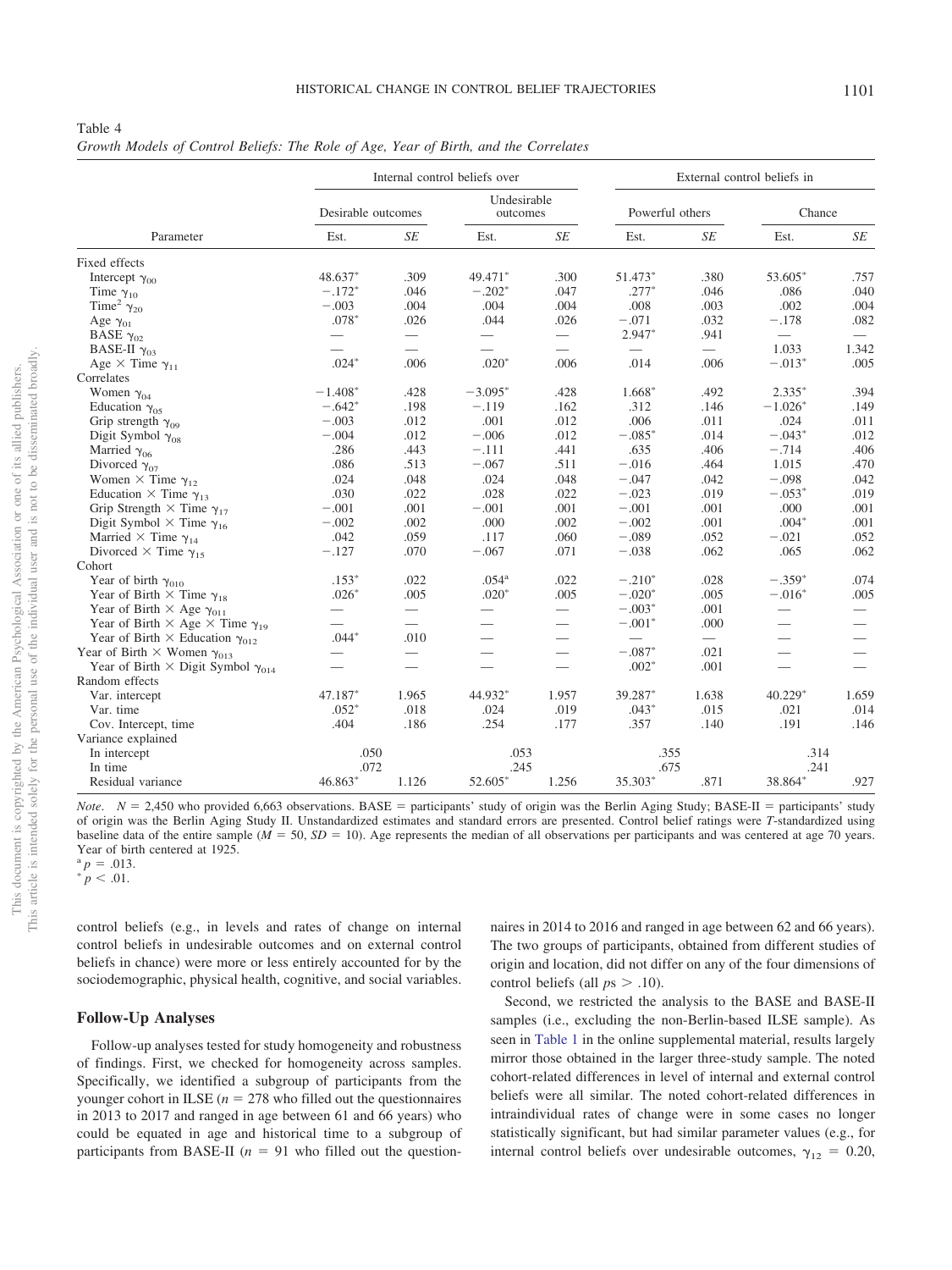

<span id="page-12-0"></span>*Figure 4.* Cohort differences in model-implied trajectories of control beliefs. For each cohort, the figure shows model-implied within-person changes over 5 years in  $25 +$  age bins of 1-year age increments as short, thick lines. The single linear age and selection trend for each cohort is shown as long, thin line. Formerly disadvantaged population segments have in part caught-up over historical time in their control beliefs, such that divides in control beliefs between population segments that had existed earlier in historical time have narrowed today. Among earlier-born participants (dashed lines), pronounced differences existed between higher versus lower cohort-normed education groups on internal control beliefs over desirable outcomes (left Panel a), between men and women on external control beliefs in powerful others (middle Panel b), and between higher versus lower cognitive functioning groups on external control beliefs in powerful others (right Panel c). In contrast, these differences were considerably smaller among later-born cohorts (solid black and gray lines).

 $p < .001$  in the full sample vs.  $\gamma_{12} = 0.19, p = .097$  in the smaller sample). In summary, the noted cohort-related differences do not appear to be primarily driven by study-related differences in sampling.

Finally, we added a contrast-coded predictor variable indicating whether participants had been living in West Germany (BASE; ILSE participants from Heidelberg; BASE-II: answering "no" to the question whether they had lived for 1 year or longer in East Germany) or East Germany (ILSE participants from Leipzig; BASE-II: answering "yes" to the question whether they had lived for 1 year or longer in East Germany). Note that all participants born before 1930 in our study lived (in old age) in former West Germany. Results of these follow-up analyses are presented in [Table 2](http://dx.doi.org/10.1037/pag0000389.supp) in the online supplemental material. Three sets of findings are of note. First, individuals who lived in East Germany versus West Germany did not differ in levels or rates of intraindividual change on any of the four dimensions of control beliefs. Second, and most important for the question under study, the substantive pattern of effects found for year of birth as reported in [Table 4](#page-11-0) holds when we additionally covary for region of living. Finally, two interaction effects between year of birth and East versus West Germany emerged. A two-way interaction indicated that the cohort differences in levels of external control beliefs in powerful others  $(\gamma_{012} = 0.107, p = .0182)$  were somewhat more pronounced in East Germany. In a similar vein, a three-way interaction  $(\gamma_{110} = -0.011, p = .006)$  indicated that cohort differences in the rate of intraindividual change in internal control beliefs in desirable outcomes were more pronounced in East Germany.

#### **Discussion**

The current study examined whether and how historical changes widely documented for physical health and cognition generalize to later-life age trajectories of control beliefs, which serve an important role as a psychological resource for successful aging. Combining three independent studies (BASE, ILSE, and BASE-II) allowed us to examine overlapping multiyear within-person longitudinal change data from ages 61 to 85 years among cohorts born between 1905 and 1953. Results revealed that earlier-born cohorts exhibited lower levels and age-related declines on both internal control beliefs over desirable and over undesirable outcomes, whereas later-born cohorts perceived relatively higher internal control and maintained this into old age. Earlier-born cohorts also experienced higher levels and steep age-related increases on both external control beliefs in powerful others and in chance, whereas later-born cohorts perceived lower external control and were relatively stable across old age. Education and gender disparities in control beliefs documented in the past have narrowed for those born more recently. We also examined the role of factors known to differ between individuals and cohorts, including sociodemographic (gender, education), physical health (grip strength), cognitive (Digit Symbol), and social factors (being married, divorced). Inclusion of these variables in the models increased the amount of variance explained and accounted for sizable portions of the cohort effects observed. We discuss potential underlying mechanisms and consider conceptual and societal implications of our findings.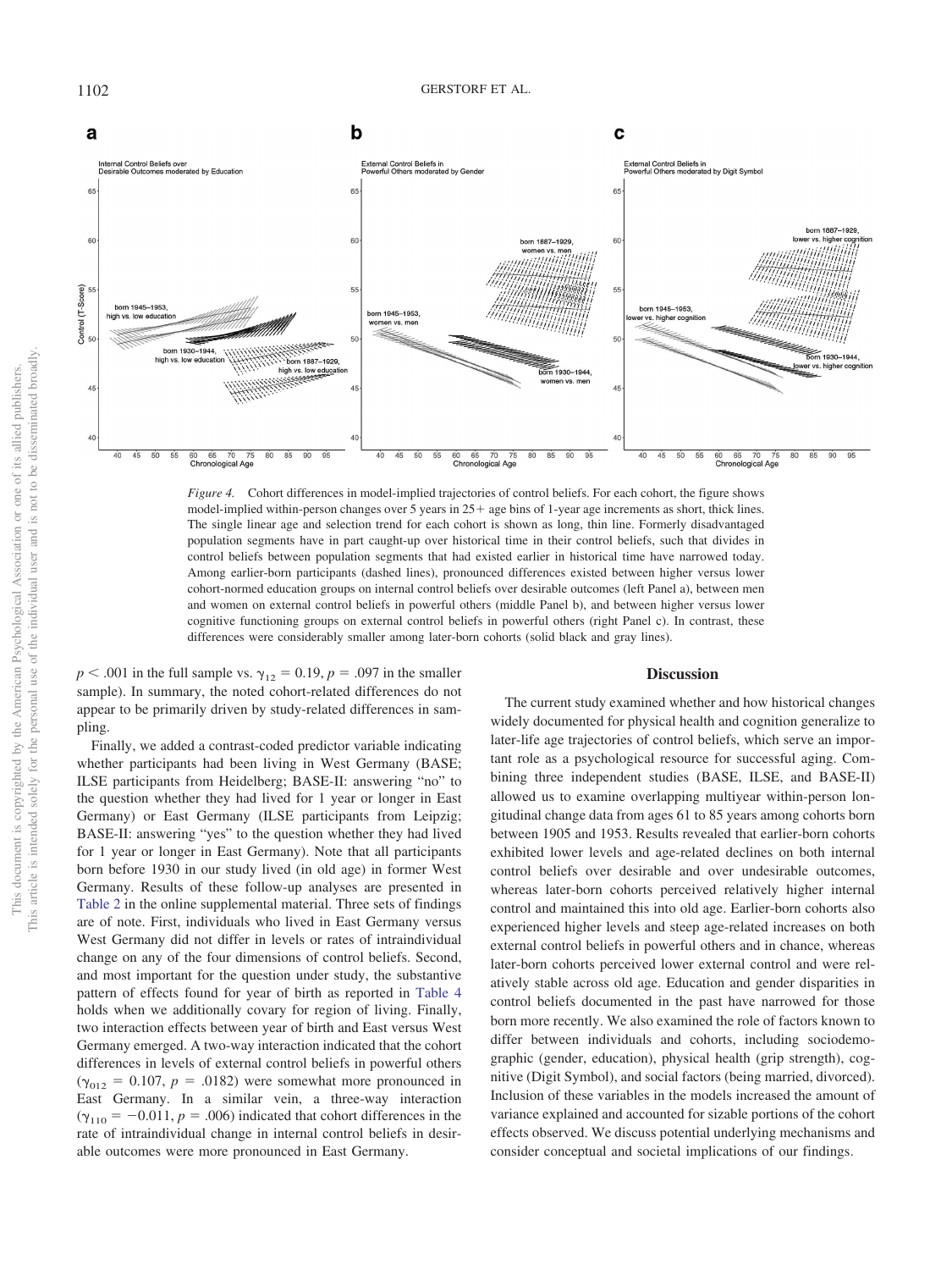# **Historical Changes in Age Trajectories of Internal and External Control Beliefs**

The current study extends earlier reports from BASE and BASE-II [\(Hülür et al., 2016\)](#page-16-8) by making use of within-person longitudinal change data (rather than cross-sectional data only), examining the full samples (rather than a small selection of subsamples), and extending the data with an independent and complementary third study that is well-established in the adult development and aging literature (i.e., ILSE data as used in, e.g., [Allemand, Zimprich, & Hertzog, 2007;](#page-15-29) [Braun, Schmukle, & Kun](#page-15-30)[zmann, 2017;](#page-15-30) [Siebert, Wahl, & Schröder, 2016\)](#page-17-33).

Our findings of cohort differences in both levels and rates of change in multiple distinct dimensions of control beliefs showcase the plasticity of individual development in key psychosocial variables [\(Lindenberger, 2018\)](#page-16-26). Plasticity was preserved into the oldest ages studied here, as exemplified by historical change in external control beliefs in powerful others being particularly pronounced in older ages. This suggests that what has been observed among certain generations of older adults (e.g., control beliefs examined in the 1990s and 2000s: [Gerstorf, Ram, Lindenberger, &](#page-16-27) [Smith, 2013;](#page-16-27) [Lachman & Weaver, 1998b;](#page-16-3) [Mirowsky & Ross,](#page-17-9) [2007\)](#page-17-9) may not necessarily generalize to later-born cohorts, but may be subject to in part substantial historical change in perceived internal and external opportunities and constraints to exert control.

One interpretation of internal control beliefs over undesirable outcomes is that these are not adaptive and self-protective because feelings of guilt may arise when people attribute failure experience to one's own lack of capacity or diligence as opposed to bad circumstances, other people's (wrong)doings, or bad luck [\(Lang &](#page-16-28) [Heckhausen, 2001\)](#page-16-28). Another interpretation is that such internal control beliefs may be adaptive because people interpret this as personal responsibility for what happens in their lives, no matter whether the outcome is desirable or undesirable. As a consequence, people may think that they should take more care in the future to avoid the bad things that have happened to them in the past or present. It is of course possible that one generation views the construct differently (e.g., earlier-born: guilt) than another generation (e.g., later-born: responsibility). It will be instructive in future research to contrast specifically tailored operational definitions of the above noted divergent interpretations and to investigate the functional and adaptive implications that arise.

More mechanism-oriented research is needed to disentangle whether older adults living today indeed experience old age as more internally controllable and less externally controlled, have more opportunities and capacities to exert control over their lives, are confronted with fewer barriers, or are in a position to overcome these barriers more easily or more consistently, particularly in times of strain [\(Ross & Mirowsky, 2013\)](#page-17-21). Notably, historical changes in control beliefs may not necessarily reflect changes in life circumstances and adaptation to historically changing developmental ecologies, but simply a more effective choice of goals that are within reach while the constraints older adults are confronted with have remained unchanged. To illustrate, it is possible that later-born generations have become better at self-regulating by, for example, more easily letting go of blocked goals and thereby increasingly de-couple objective loss of resources from subjective control perceptions. Selecting goals that are attainable accommodates the objective loss of personal control capacity

people may experience, allows disengagement from unobtainable goals, and puts the individual in a position to focus on outcomes that are internally controllable and not as much subject to the constraints by powerful others and chance. With the current data, it has not been possible to test such speculation.

# **The Role of Socio-Demographic, Physical Health, Cognitive, and Social Factors**

Our results for the correlates square well with earlier reports about the role of sociodemographic, physical health, cognitive, and social factors for perceptions of control [\(Drewelies, Deeg, et al.,](#page-15-16) [2018;](#page-15-16) [Mirowsky & Ross, 2007;](#page-17-9) [Shockley & Shen, 2015\)](#page-17-18). For example, women, people with lower education, and people who are cognitively less fit are each experiencing less favorable age trajectories on perceptions of control. In the full models though, our functional health index (grip strength) was not uniquely associated with age trajectories of control beliefs. Over and above the select nature of the samples, this was in part because of the range of variables examined as predictors. In follow-up, zero-order analyses, lower grip strength exhibited the expected associations with lower internal control beliefs and higher external control beliefs.

Most important for our research questions, our findings indicate that the individual and cohort difference factors included were indeed highly relevant because the variables accounted for sizable portions of the cohort effects observed for control beliefs. These results are consistent with the idea that dimensions of control beliefs are shaped by and to a considerable degree reflect resources, adaptation processes, and life circumstances in other key areas of functioning [\(Antonucci, 2001;](#page-15-12) [Lachman, 2006\)](#page-16-11) that are known to evince historical changes, including functional and cognitive health. Based on earlier research [\(Infurna & Mayer, 2015\)](#page-16-29), we had expected that physical health factors would be particularly important for (cohort differences in) external control beliefs. However, with the exception of cognition, which was associated with external control beliefs, no other correlate showed dimension-specific patterns of associations with cohort differences. Viewed as a whole, the results support the notion that there are some manifold dynamics that link control beliefs with functioning and development in key areas of life. As such, societal optimizations in any one area are likely to also impact other areas.

Gaps in control beliefs between more- and less disadvantaged population segments (including people with lower education and women) appear to have narrowed over historical time. This is in line with earlier cross-sectional time-lag analyses in the United States [\(Drewelies, Agrigoroaei, et al., 2018\)](#page-15-15) and extends this finding to longitudinal age trajectories. More and better-quality education as well as reductions in gender inequalities in education and labor force participation may have particularly changed the living conditions or the resources available to exert control over and shape one's own life for those at the lower end of the SES spectrum and for older women. Similarly, older adults' everyday life in current times in Germany, relative to earlier times, is less shaped by pervasive historical events such as economic crises and Cold War politics. It is an open question what role processes of differential population (survival) selection play and how our findings generalize to the impact of historical events and change in other countries.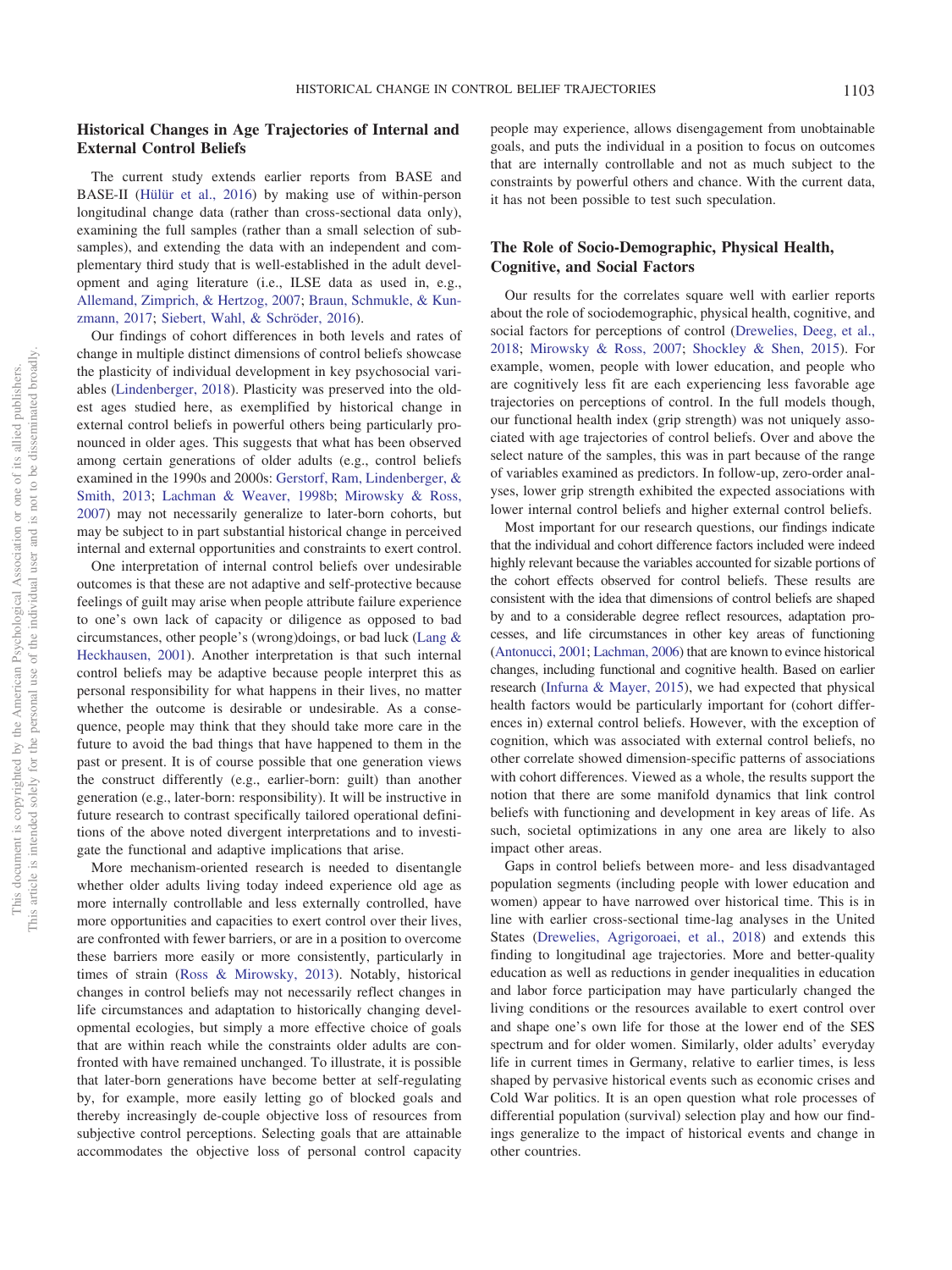Our findings do not support inferences about the functional and adaptive utility of the cohort effects observed. Perceiving oneself in charge of what happens in one's life often helps people make the most out of one's resources and exploit existing windows of opportunity. Similarly, believing that it is not chance, fate, or luck or the behavior of other people that determine major outcomes in one's own life presumably puts older adults in a position to maintain remaining resources as long as possible. However, such beliefs and the resulting action tendencies (tenacious goal pursuit) and social signals (assertiveness) may come with costs when life conditions change. For example, when people have no or very little control over stressors, failure experiences become increasingly likely and believing in external forces such as powerful others or chance become more beneficial [\(M. M. Baltes, 1996\)](#page-15-31). Thus, it would be highly informative to systematically examine when and how the cohort differences observed for age trajectories of control beliefs are accompanied by and potentially contribute to corresponding cohort differences in measures of well-being and quality of life.

#### **Study Limitations and Outlook**

In closing, we note limitations of our study design, measures, and samples. To begin with, our study design did not allow disentangling year-of-birth effects from those of study location (e.g., big city such as Berlin [with differences between East and West] vs. midsize cities such as Leipzig [located in former East Germany] and Heidelberg [located in former West Germany]) and test year (period effect). To alleviate concerns, we conducted three sets of follow-up analyses. Although findings obtained bolster our main conclusions, we caution against overinterpreting these follow-up results. For example, we were not in a good position to test East versus West differences because for a given age range participants either came from East Germany or from West Germany (e.g., we have no East Germans older than age 70 in the early 1990s in our sample), but not from both German states similarly often. Furthermore, some members of the older cohorts may have moved from East to West at some point in their lives. It would be interesting to examine these and other residential location and geographic mobility differences in future studies. It is also an open question whether the cohort differences observed have unfolded early in life or later in the lives of the older generations examined here (e.g., during and after the Cold War and German Reunification) and whether these differences are a pervasive phenomenon or restricted to the years of testing.

As limitations in study measures, the limited overlap of data obtained in identical ways in all three studies restricted our choice of predictors. For example, we would expect that if we had the information available, religiosity would have contributed to cohort differences observed for external control beliefs in chance [\(Fiori,](#page-15-32) [Brown, Cortina, & Antonucci, 2006\)](#page-15-32). Also, the control belief scales had in part low to moderate reliabilities. Consistent with the long tradition of theoretical work demonstrating that the four dimensions are distinct from one another [\(Krampen, 1981;](#page-16-30) [Kun](#page-16-2)[zmann et al., 2002;](#page-16-2) [Levenson, 1981;](#page-16-1) [Rotter, 1966;](#page-17-7) [Smith & Baltes,](#page-17-34) [1999\)](#page-17-34), we nevertheless decided against pooling items and thereby increase Cronbach's  $\alpha$  because considering the scales separately revealed insights into in part different historical changes and differential associations of historical changes with the correlates. For example, level differences at age 70 years between cohorts were sizable for beliefs in powerful others, but doubled in size for beliefs in chance.

Notably, the scale composition across dimensions was not fully balanced. Distinguishing between desirable and undesirable outcomes was possible for internal control beliefs, but not for external control beliefs in chance, and items assessing external control beliefs in powerful others only tapped into desirable outcomes. Thus, it is an open question, for example, whether and how historical changes have occurred in external control beliefs in powerful others when undesirable outcomes are considered. Because age-related declines in resources may make it adaptive to attribute failure experiences to external sources [\(Heckhausen et al.,](#page-16-4) [2019\)](#page-16-4), historical declines are probably less pronounced for beliefs that powerful others are responsible for undesirable outcomes relative to desirable outcomes as examined in our study. Future studies might also examine cohort differences in domain-specific control beliefs [\(Lachman & Weaver, 1998b\)](#page-16-3).

As limitations in study samples, we refer to earlier work on the two Berlin-based BASE samples who represent positive selections of the larger populations from which they were drawn [\(Gerstorf et](#page-15-13) [al., 2015\)](#page-15-13). Although the amount of selection was comparable across samples, the positive selection considerably restricts the generalizability of our findings to less positively select and more diverse populations [\(Clarke & Smith, 2011\)](#page-15-33). Future studies should thoroughly test whether socioeconomically deprived population segments or those in poor physical health have experienced historical changes that are comparable in direction and size with those observed here. We also note that combining the studies only allowed us to examine overlapping longitudinal change data between ages 61 and 85 years. It is an open question if our findings generalize to the period of life when current generations of 75-year olds will reach very old age and the end of life. Drawing from conceptual considerations [\(Lindenberger, 2014\)](#page-16-17) and empirical reports using other outcome variables [\(Hülür, Infurna, Ram, &](#page-16-31) [Gerstorf, 2013,](#page-16-31) [Hülür, Ram, & Gerstorf, 2015\)](#page-16-32), we would expect that the sizable cohort differences seen here do not carry into the last years of life and are minimized if not nullified.

#### **Conclusions and Summary**

In the current study, we have made use of data obtained independently in three studies conducted over the past almost 30 years. Combining the data allowed us to use within-person overlapping change information to examine historical changes in four dimensions of control beliefs from age 61 to 85 years. Results from a series of growth models revealed that cohorts of older adults born later in historical time evince higher levels of and less pronounced declines in internal control beliefs as well as lower levels of and less pronounced increases in external control beliefs. Previously existing gaps in control beliefs between advantaged and disadvantaged population segments are narrowing today, and sociodemographic, physical health, cognitive, and social factors were found to contribute substantially to the cohort differences observed. The exact processes and pathways by which historical changes in control beliefs operate are not yet well understood and need to be targeted in future, more mechanism-oriented research.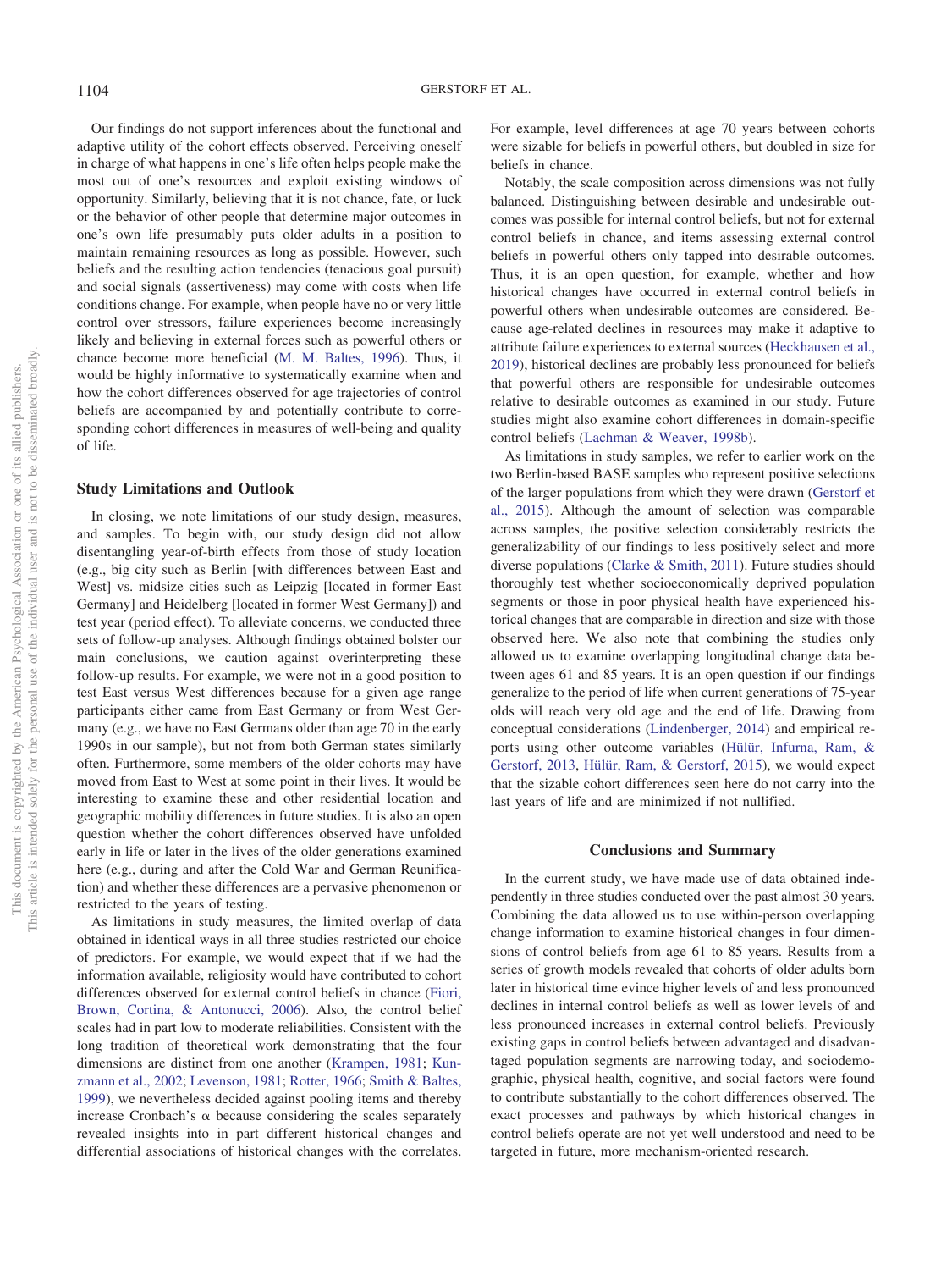# **References**

- <span id="page-15-29"></span>Allemand, M., Zimprich, D., & Hertzog, C. (2007). Cross-sectional age differences and longitudinal age changes of personality in middle adulthood and old age. *Journal of Personality, 75,* 323–358. [http://dx.doi.org/](http://dx.doi.org/10.1111/j.1467-6494.2006.00441.x) [10.1111/j.1467-6494.2006.00441.x](http://dx.doi.org/10.1111/j.1467-6494.2006.00441.x)
- <span id="page-15-12"></span>Antonucci, T. C. (2001). Social relations: An examination of social networks, social support, and sense of control. In J. E. Birren & K. W. Schaie (Eds.), *Handbook of the psychology of aging* (5th ed., pp. 427– 453). San Diego, CA: Academic Press.
- <span id="page-15-31"></span>Baltes, M. M. (1996). *The many faces of dependency in old age*. New York, NY: Cambridge University Press.
- <span id="page-15-10"></span>Baltes, P. B., & Baltes, M. M. (1986). *The psychology of control and aging*. Hillsdale, NJ: Erlbaum.
- <span id="page-15-0"></span>Baltes, P. B., Lindenberger, U., & Staudinger, U. M. (2006). Life span theory in developmental psychology. In W. Damon & R. M. Lerner (Eds.), *Handbook of child psychology: Volume 1*. *Theoretical models of human development* (6th ed., pp. 569 – 664). New York, NY: Wiley.
- <span id="page-15-21"></span>Baltes, P. B., & Mayer, K. U. (Eds.). (1999). *The Berlin Aging Study: Aging from 70 to 100*. New York, NY: Cambridge University Press.
- <span id="page-15-17"></span>Bauernschuster, S., & Falck, O. (2015). Spatial diffusion of ideas and their long-lasting imprints—Evidence from Froebel's kindergarten movement. *Journal of Economic Geography, 15, 601*–630. [http://dx.doi.org/](http://dx.doi.org/10.1093/jeg/lbu028) [10.1093/jeg/lbu028](http://dx.doi.org/10.1093/jeg/lbu028)
- <span id="page-15-27"></span>Bell, A., & Jones, K. (2015). Age, period and cohort processes in longitudinal and life course analysis: A multilevel perspective. In C. Burton-Jeangros, S. Cullati, A. Sacker, & D. Blane (Eds.), *A life course perspective on health trajectories and transitions: Life course research and social policies* (Vol. 4, pp. 197–213). San Heidelberg, Germany: Springer. [http://dx.doi.org/10.1007/978-3-319-20484-0\\_10](http://dx.doi.org/10.1007/978-3-319-20484-0_10)
- <span id="page-15-22"></span>Bertram, L., Böckenhoff, A., Demuth, I., Düzel, S., Eckardt, R., Li, S.-C., . . . Steinhagen-Thiessen, E. (2014). Cohort profile: The Berlin Aging Study II (BASE-II). *International Journal of Epidemiology, 43,* 703– 712. <http://dx.doi.org/10.1093/ije/dyt018>
- <span id="page-15-24"></span>Boyle, G. J. (1991). Does item homogeneity indicate internal consistency or item redundancy in psychometric scales? *Personality and Individual Differences, 12,* 291–294. [http://dx.doi.org/10.1016/0191-8869\(91\)](http://dx.doi.org/10.1016/0191-8869%2891%2990115-R) [90115-R](http://dx.doi.org/10.1016/0191-8869%2891%2990115-R)
- <span id="page-15-5"></span>Brandtstädter, J. (1989). Personal self-regulation of development: Crosssequential analyses of development-related control beliefs and emotions. *Developmental Psychology, 25,* 96 –108. [http://dx.doi.org/10.1037/](http://dx.doi.org/10.1037/0012-1649.25.1.96) [0012-1649.25.1.96](http://dx.doi.org/10.1037/0012-1649.25.1.96)
- <span id="page-15-6"></span>Brandtstädter, J., & Rothermund, K. (1994). Self-percepts of control in middle and later adulthood: Buffering losses by rescaling goals. *Psychology and Aging, 9,* 265–273. [http://dx.doi.org/10.1037/0882-7974.9](http://dx.doi.org/10.1037/0882-7974.9.2.265) [.2.265](http://dx.doi.org/10.1037/0882-7974.9.2.265)
- <span id="page-15-8"></span>Brandtstädter, J., & Rothermund, K. (2002). The life-course dynamics of goal pursuit and goal adjustment: A two process framework. *Developmental Review, 22,* 117–150. <http://dx.doi.org/10.1006/drev.2001.0539>
- <span id="page-15-30"></span>Braun, T., Schmukle, S. C., & Kunzmann, U. (2017). Stability and change in subjective well-being: The role of performance-based and self-rated cognition. *Psychology and Aging, 32,* 105–117. [http://dx.doi.org/10](http://dx.doi.org/10.1037/pag0000153) [.1037/pag0000153](http://dx.doi.org/10.1037/pag0000153)
- <span id="page-15-1"></span>Bronfenbrenner, U. (1986). Ecology of the family as a context for human development research perspectives. *Developmental Psychology, 22,* 723–742. <http://dx.doi.org/10.1037/0012-1649.22.6.723>
- <span id="page-15-28"></span>Caplan, L. J., & Schooler, C. (2003). The roles of fatalism, self-confidence, and intellectual resources in the disablement process in older adults. *Psychology and Aging, 18,* 551–561. [http://dx.doi.org/10.1037/0882-](http://dx.doi.org/10.1037/0882-7974.18.3.551) [7974.18.3.551](http://dx.doi.org/10.1037/0882-7974.18.3.551)
- <span id="page-15-20"></span>Cherlin, A. (2010). Demographic trends in the United States: A review of research in the 2000s. *Journal of Marriage and Family*, 72, 403–419. <http://dx.doi.org/10.1111/j.1741-3737.2010.00710.x>
- <span id="page-15-25"></span>Cho, E., & Kim, S. (2015). Cronbach's coefficient alpha: Well known but poorly understood. *Organizational Research Methods, 18,* 207–230. <http://dx.doi.org/10.1177/1094428114555994>
- <span id="page-15-33"></span>Clarke, P., & Smith, J. (2011). Aging in a cultural context: Cross-national differences in disability and the moderating role of personal control among older adults in the United States and England. *The Journals of Gerontology: Series B, 66,* 457– 467. [http://dx.doi.org/10.1093/geronb/](http://dx.doi.org/10.1093/geronb/gbr054) [gbr054](http://dx.doi.org/10.1093/geronb/gbr054)
- <span id="page-15-26"></span>Cohen, P., Cohen, J., Aiken, L. S., & West, S. G. (1999). The problem of units and the circumstance for POMP. *Multivariate Behavioral Research, 34,* 315–346. [http://dx.doi.org/10.1207/S15327906MBR3403\\_2](http://dx.doi.org/10.1207/S15327906MBR3403_2)
- <span id="page-15-4"></span>Crimmins, E. M. (2018). Older persons in the Netherlands and the United States: Similar in trends in life in good cognitive health and different in trends in life without disability/poor health. *American Journal of Public Health, 108,* 1582–1583. <http://dx.doi.org/10.2105/AJPH.2018.304759>
- <span id="page-15-19"></span>Deeg, D. J. H., & Huisman, M. (2010). Cohort differences in 3-year adaptation to health problems among Dutch middle-aged, 1992–1995 and 2002–2005. *European Journal of Ageing, 7,* 157–165. [http://dx.doi](http://dx.doi.org/10.1007/s10433-010-0157-1) [.org/10.1007/s10433-010-0157-1](http://dx.doi.org/10.1007/s10433-010-0157-1)
- <span id="page-15-15"></span>Drewelies, J., Agrigoroaei, S., Lachman, M. E., & Gerstorf, D. (2018). Age variations in cohort differences in the United States: Older adults report fewer constraints nowadays than those 18 years ago, but mastery beliefs are diminished among younger adults. *Developmental Psychology, 54,* 1408 –1425. <http://dx.doi.org/10.1037/dev0000527>
- <span id="page-15-16"></span>Drewelies, J., Deeg, D. J. H., Huisman, M., & Gerstorf, D. (2018). Perceived constraints in late midlife: Cohort differences in the Longitudinal Aging Study Amsterdam (LASA). *Psychology and Aging, 33,* 754 –768. <http://dx.doi.org/10.1037/pag0000276>
- <span id="page-15-7"></span>Drewelies, J., Wagner, J., Tesch-Römer, C., Heckhausen, J., & Gerstorf, D. (2017). Perceived control across the second half of life: The role of physical health and social integration. *Psychology and Aging, 32,* 76 –92. <http://dx.doi.org/10.1037/pag0000143>
- <span id="page-15-2"></span>Elder, G. H., Jr. (1974). *Children of the Great Depression: Social change in life experience*. Chicago, IL: University of Chicago Press.
- <span id="page-15-11"></span>Elder, G. H., Jr., & George, L. K. (2016). Age, cohorts, and the life course. In M. J. Shanahan, J. T. Mortimer, & M. K. Johnson (Eds.), *Handbook of the life course* (pp. 59 – 85). New York, NY: Springer. [http://dx.doi](http://dx.doi.org/10.1007/978-3-319-20880-0_3) [.org/10.1007/978-3-319-20880-0\\_3](http://dx.doi.org/10.1007/978-3-319-20880-0_3)
- <span id="page-15-32"></span>Fiori, K. L., Brown, E. E., Cortina, K. S., & Antonucci, T. C. (2006). Locus of control as a mediator of the relationship between religiosity and life satisfaction: Age, race, and gender differences. *Mental Health, Religion & Culture, 9,* 239 –263. <http://dx.doi.org/10.1080/13694670600615482>
- <span id="page-15-3"></span>Flynn, J. R. (1999). Searching for justice: The discovery of IQ gains over time. *American Psychologist, 54,* 5–20. [http://dx.doi.org/10.1037/0003-](http://dx.doi.org/10.1037/0003-066X.54.1.5) [066X.54.1.5](http://dx.doi.org/10.1037/0003-066X.54.1.5)
- <span id="page-15-9"></span>Freund, A. M., & Baltes, P. B. (1998). Selection, optimization, and compensation as strategies of life management: Correlations with subjective indicators of successful aging. *Psychology and Aging, 13,* 531–543. <http://dx.doi.org/10.1037/0882-7974.13.4.531>
- <span id="page-15-14"></span>Fukuyama, F. (1999). *The great disruption: Human nature and the reconstitution of social order*. New York, NY: Free Press.
- <span id="page-15-18"></span>Gatz, M., & Karel, M. J. (1993). Individual change in perceived control over 20 years. *International Journal of Behavioral Development, 16,* 305–322. <http://dx.doi.org/10.1177/016502549301600211>
- <span id="page-15-23"></span>Gerstorf, D., Bertram, L., Lindenberger, U., Pawelec, G., Demuth, I., Steinhagen-Thiessen, E., & Wagner, G. G. (2016). The Berlin Aging Study II—An overview. *Gerontology, 62,* 311–315. [http://dx.doi.org/10](http://dx.doi.org/10.1159/000441495) [.1159/000441495](http://dx.doi.org/10.1159/000441495)
- <span id="page-15-13"></span>Gerstorf, D., Hülür, G., Drewelies, J., Eibich, P., Duezel, S., Demuth, I.,... Lindenberger, U. (2015). Secular changes in late-life cognition and well-being: Towards a long bright future with a short brisk ending? *Psychology and Aging, 30,* 301–310. [http://dx.doi.org/10.1037/](http://dx.doi.org/10.1037/pag0000016) [pag0000016](http://dx.doi.org/10.1037/pag0000016)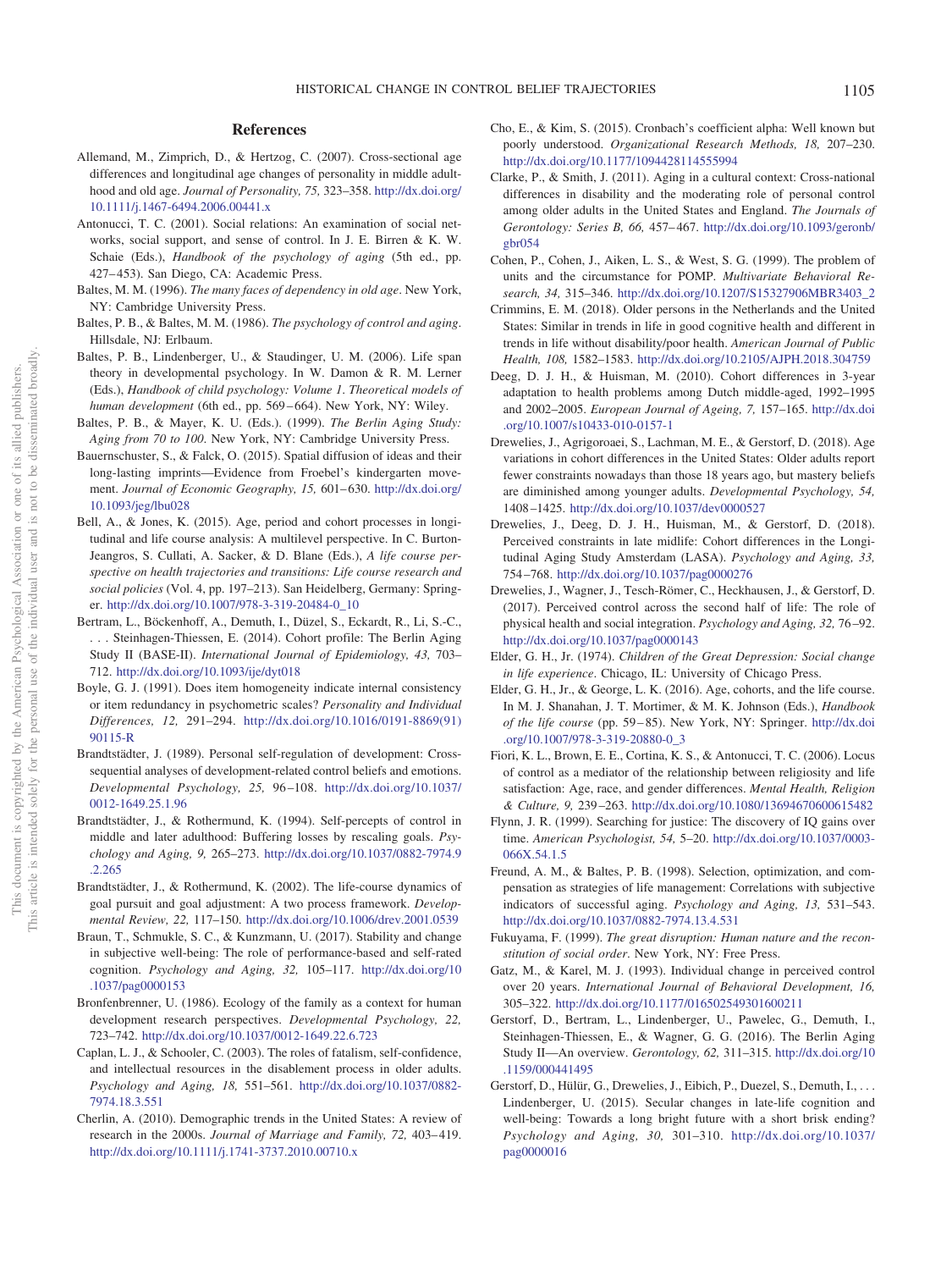- <span id="page-16-16"></span>Gerstorf, D., Ram, N., Hoppmann, C., Willis, S. L., & Schaie, K. W. (2011). Cohort differences in cognitive aging and terminal decline in the Seattle Longitudinal Study. *Developmental Psychology, 47,* 1026 –1041. <http://dx.doi.org/10.1037/a0023426>
- <span id="page-16-27"></span>Gerstorf, D., Ram, N., Lindenberger, U., & Smith, J. (2013). Age and time-to-death trajectories of change in indicators of cognitive, sensory, physical, health, social, and self-related functions. *Developmental Psychology, 49,* 1805–1821. <http://dx.doi.org/10.1037/a0031340>
- <span id="page-16-10"></span>Greenfield, P. M. (2009). Linking social change and developmental change: Shifting pathways of human development. *Developmental Psychology, 45,* 401– 418. <http://dx.doi.org/10.1037/a0014726>
- <span id="page-16-25"></span>Grimm, K. J., Ram, N., & Estabrook, R. (2016). *Growth modeling: Structural equation and multilevel modeling approaches*. New York, NY: Guilford Press.
- <span id="page-16-22"></span>Headey, B., Muffels, R., & Wagner, G. G. (2010). Long-running German panel survey shows that personal and economic choices, not just genes, matter for happiness. *Proceedings of the National Academy of Sciences of the United States of America, 107,* 17922–17926. [http://dx.doi.org/10](http://dx.doi.org/10.1073/pnas.1008612107) [.1073/pnas.1008612107](http://dx.doi.org/10.1073/pnas.1008612107)
- <span id="page-16-5"></span>Heckhausen, J., & Baltes, P. B. (1991). Perceived controllability of expected psychological change across adulthood and old age. *The Journals of Gerontology: Series B, 46,* P165–P173. [http://dx.doi.org/10.1093/](http://dx.doi.org/10.1093/geronj/46.4.P165) [geronj/46.4.P165](http://dx.doi.org/10.1093/geronj/46.4.P165)
- <span id="page-16-15"></span>Heckhausen, J., Wrosch, C., & Schulz, R. (2013). A lines-of-defense model for managing health threats: A review. *Gerontology*, 59, 438-447. <http://dx.doi.org/10.1159/000351269>
- <span id="page-16-4"></span>Heckhausen, J., Wrosch, C., & Schulz, R. (2019). Agency and motivation in adulthood and old age. *Annual Review of Psychology, 70,* 191–217. <http://dx.doi.org/10.1146/annurev-psych-010418-103043>
- <span id="page-16-32"></span>Hülür, G., Ram, N., & Gerstorf, D. (2015). Historical improvements in well-being do not hold in late life: Studies of birth year and death-year cohorts in national samples in the U.S. and Germany. *Developmental Psychology, 51,* 998 –1012. <http://dx.doi.org/10.1037/a0039349>
- <span id="page-16-8"></span>Hülür, G., Drewelies, J., Eibich, P., Düzel, S., Demuth, I., Ghisletta, P., ... Gerstorf, D. (2016). Cohort differences in psychosocial function over 20 years: Current older adults feel less lonely and less dependent on external circumstances. *Gerontology, 62,* 354 –361. [http://dx.doi.org/10](http://dx.doi.org/10.1159/000438991) [.1159/000438991](http://dx.doi.org/10.1159/000438991)
- <span id="page-16-31"></span>Hülür, G., Infurna, F. J., Ram, N., & Gerstorf, D. (2013). Cohorts based on decade of death: No evidence for secular trends favoring later cohorts in cognitive aging and terminal decline in the AHEAD study. *Psychology and Aging, 28,* 115–127. <http://dx.doi.org/10.1037/a0029965>
- <span id="page-16-29"></span>Infurna, F. J., & Mayer, A. (2015). The effects of constraints and mastery on mental and physical health: Conceptual and methodological considerations. *Psychology and Aging, 30,* 432– 448. [http://dx.doi.org/10.1037/](http://dx.doi.org/10.1037/a0039050) [a0039050](http://dx.doi.org/10.1037/a0039050)
- <span id="page-16-7"></span>Infurna, F. J., Ram, N., & Gerstorf, D. (2013). Level and change in perceived control predict 19-year mortality: Findings from the Americans' changing lives study. *Developmental Psychology, 49,* 1833–1847. <http://dx.doi.org/10.1037/a0031041>
- <span id="page-16-20"></span>Jopp, D. S., & Schmitt, M. (2010). Dealing with negative life events: Differential effects of personal resources, coping strategies, and control beliefs. *European Journal of Ageing, 7,* 167–180. [http://dx.doi.org/10](http://dx.doi.org/10.1007/s10433-010-0160-6) [.1007/s10433-010-0160-6](http://dx.doi.org/10.1007/s10433-010-0160-6)
- <span id="page-16-14"></span>Kohut, A., Wike, R., Horowitz, J. M., Poushter, J., Barker, C., Bell, J., & Gross, E. M. (2011). *The American-Western European Values Gap*. Pew Research Center's Global Attitudes Project, November, 1–24. Retrieved from [http://www.atheisten-info.at/downloads/PewResearchCenter112011](http://www.atheisten-info.at/downloads/PewResearchCenter112011.pdf) [.pdf](http://www.atheisten-info.at/downloads/PewResearchCenter112011.pdf)
- <span id="page-16-12"></span>König, M., Drewelies, J., Norman, K., Spira, D., Buchmann, N., Hülür, G., . . . Demuth, I. (2018). Historical trends in modifiable indicators of cardiovascular health and self-rated health among older adults: Cohort differences over 20 years between the Berlin Aging Study (BASE) and

the Berlin Aging Study II (BASE-II). *PLoS ONE, 13,* e0191699. [http://](http://dx.doi.org/10.1371/journal.pone.0191699) [dx.doi.org/10.1371/journal.pone.0191699](http://dx.doi.org/10.1371/journal.pone.0191699)

- <span id="page-16-30"></span>Krampen, G. (1981). *IPC-Fragebogen zu Kontrollüberzeugungen* [IPC locus of control scales]. Göttingen, Federal Republic of Germany: Hogrefe.
- <span id="page-16-6"></span>Krause, N. (2005). God-mediated control and psychological well-being in late life. *Research on Aging, 27,* 136 –164. [http://dx.doi.org/10.1177/](http://dx.doi.org/10.1177/0164027504270475) [0164027504270475](http://dx.doi.org/10.1177/0164027504270475)
- <span id="page-16-2"></span>Kunzmann, U., Little, T., & Smith, J. (2002). Perceiving control: A double-edged sword in old age. *The Journals of Gerontology: Series B, 57,* P484 –P491. <http://dx.doi.org/10.1093/geronb/57.6.P484>
- <span id="page-16-11"></span>Lachman, M. E. (2006). Perceived control over aging-related declines: Adaptive beliefs and behaviors. *Current Directions in Psychological Science, 15,* 282–286. [http://dx.doi.org/10.1111/j.1467-8721.2006](http://dx.doi.org/10.1111/j.1467-8721.2006.00453.x) [.00453.x](http://dx.doi.org/10.1111/j.1467-8721.2006.00453.x)
- <span id="page-16-0"></span>Lachman, M. E., & Weaver, S. L. (1998a). The sense of control as a moderator of social class differences in health and well-being. *Journal of Personality and Social Psychology, 74,* 763–773. [http://dx.doi.org/10](http://dx.doi.org/10.1037/0022-3514.74.3.763) [.1037/0022-3514.74.3.763](http://dx.doi.org/10.1037/0022-3514.74.3.763)
- <span id="page-16-3"></span>Lachman, M. E., & Weaver, S. L. (1998b). Sociodemographic variations in the sense of control by domain: Findings from the MacArthur studies of midlife. *Psychology and Aging, 13,* 553–562. [http://dx.doi.org/10.1037/](http://dx.doi.org/10.1037/0882-7974.13.4.553) [0882-7974.13.4.553](http://dx.doi.org/10.1037/0882-7974.13.4.553)
- <span id="page-16-28"></span>Lang, F. R., & Heckhausen, J. (2001). Perceived control over development and subjective well-being: Differential benefits across adulthood. *Journal of Personality and Social Psychology, 81,* 509 –523. [http://dx.doi](http://dx.doi.org/10.1037/0022-3514.81.3.509) [.org/10.1037/0022-3514.81.3.509](http://dx.doi.org/10.1037/0022-3514.81.3.509)
- <span id="page-16-1"></span>Levenson, H. (1981). Differentiating among internality, powerful others, and chance. In H. M. Lefcourt (Ed.), *Research with the locus of control* construct (Vol. 1, pp. 15-63). New York, NY: Academic Press. [http://](http://dx.doi.org/10.1016/B978-0-12-443201-7.50006-3) [dx.doi.org/10.1016/B978-0-12-443201-7.50006-3](http://dx.doi.org/10.1016/B978-0-12-443201-7.50006-3)
- <span id="page-16-17"></span>Lindenberger, U. (2014). Human cognitive aging: Corriger la fortune? *Science, 346,* 572–578. <http://dx.doi.org/10.1126/science.1254403>
- <span id="page-16-26"></span>Lindenberger, U. (2018). Plasticity beyond early development: Hypotheses and questions. In A. A. Benasich & U. Ribary (Eds.), *Emergent brain dynamics: Prebirth to adolescence* (Strüngmann Forum Reports) (Vol. 25, pp. 207–223). Cambridge, MA: MIT Press.
- <span id="page-16-19"></span>Lindenberger, U., Smith, J., Mayer, K. U., & Baltes, P. B. (2010). In D. B. Altersstudie (Ed.), *The Berlin Aging Study* (3rd ed.). Berlin, Germany: Akademie Verlag.
- <span id="page-16-23"></span>Littell, R. C., Milliken, G. A., Stroup, W. W., Wolfinger, R. D., & Schabenberger, O. (2006). *SAS for mixed models* (2nd ed.). Cary, NC: SAS Institute.
- <span id="page-16-24"></span>Little, R. J. A., & Rubin, D. B. (1987). *Statistical analysis with missing data*. New York, NY: Wiley.
- <span id="page-16-13"></span>Little, T. D., Oettingen, G., Stetsenko, A., & Baltes, P. B. (1995). Children's action-control beliefs about school performance: How do American children compare with German and Russian children? *Journal of Personality and Social Psychology, 69,* 686 –700. [http://dx.doi.org/10](http://dx.doi.org/10.1037/0022-3514.69.4.686) [.1037/0022-3514.69.4.686](http://dx.doi.org/10.1037/0022-3514.69.4.686)
- <span id="page-16-21"></span>Lucas, R. E., & Donnellan, M. B. (2011). Personality development across the life span: Longitudinal analyses with a national sample from Germany. *Journal of Personality and Social Psychology, 101,* 847– 861. <http://dx.doi.org/10.1037/a0024298>
- <span id="page-16-9"></span>Maas, I., Borchelt, M., & Mayer, K. U. (1999). Generational experiences of old people in Berlin. In P. B. Baltes & K. U. Mayer (Eds.), *The Berlin Aging Study: Aging from 70 to 100* (pp. 83–110). Cambridge: New York: Cambridge University Press.
- <span id="page-16-18"></span>Machida, S., & Holloway, S. D. (1991). The relationship between divorced mothers' perceived control over child rearing and children's postdivorce development. *Family Relations, 40,* 272–278. [http://dx.doi.org/](http://dx.doi.org/10.2307/585011) [10.2307/585011](http://dx.doi.org/10.2307/585011)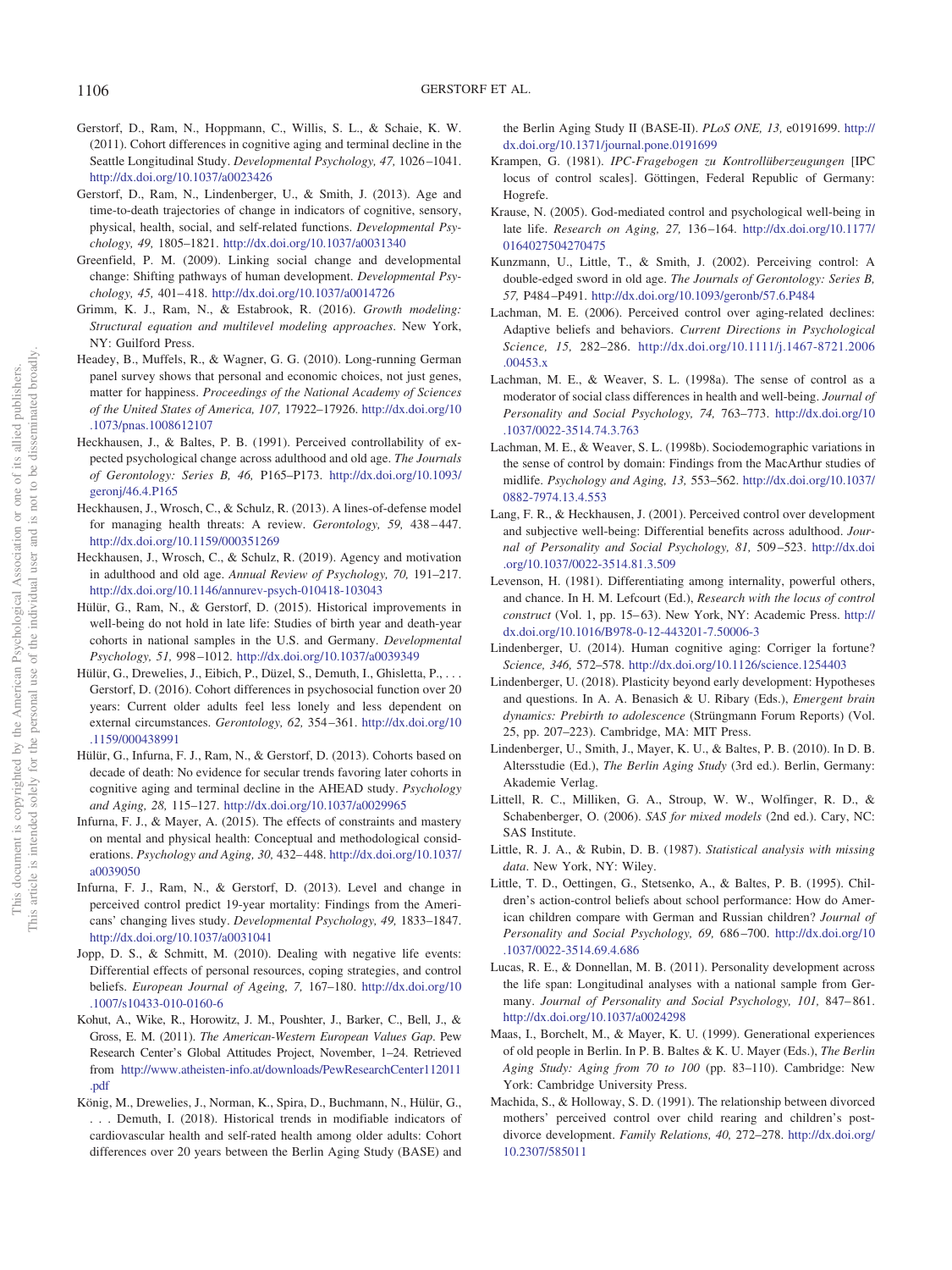- <span id="page-17-0"></span>Mayer, K. U. (2009). New directions in life course research. *Annual Review of Sociology, 35,* 413– 433. [http://dx.doi.org/10.1146/annurev](http://dx.doi.org/10.1146/annurev.soc.34.040507.134619) [.soc.34.040507.134619](http://dx.doi.org/10.1146/annurev.soc.34.040507.134619)
- <span id="page-17-29"></span>McArdle, J. J. (1994). Structural factor analysis experiments with incomplete data. *Multivariate Behavioral Research*, 29, 409-454. [http://dx](http://dx.doi.org/10.1207/s15327906mbr2904_5) [.doi.org/10.1207/s15327906mbr2904\\_5](http://dx.doi.org/10.1207/s15327906mbr2904_5)
- <span id="page-17-9"></span>Mirowsky, J., & Ross, C. E. (2007). Life course trajectories of perceived control and their relationship to education. *American Journal of Sociology, 112,* 1339 –1382. <http://dx.doi.org/10.1086/511800>
- <span id="page-17-24"></span>Mueller, S., Wagner, J., Wagner, G. G., Ram, N., & Gerstorf, D. (2019). How far reaches the power of personality? Personality predictors of terminal decline in well-being. *Journal of Personality and Social Psychology, 116,* 634 – 650. <http://dx.doi.org/10.1037/pspp0000184>
- <span id="page-17-30"></span>Oettingen, G., Little, T. D., Lindenberger, U., & Baltes, P. B. (1994). Causality, agency, and control beliefs in East versus West Berlin children: A natural experiment on the role of context. *Journal of Personality and Social Psychology, 66,* 579 –595. [http://dx.doi.org/10.1037/0022-](http://dx.doi.org/10.1037/0022-3514.66.3.579) [3514.66.3.579](http://dx.doi.org/10.1037/0022-3514.66.3.579)
- <span id="page-17-25"></span>Oswald, W. D., & Fleischmann, U. M. (1995). *Nürnberger-Alters-Inventar (NAI)* [Nuremberg inventory of old age]. Göttingen: Hogrefe.
- <span id="page-17-6"></span>Pearlin, L. I., & Schooler, C. (1978). The structure of coping. *Journal of Health and Social Behavior, 19,* 2–21. [http://dx.doi.org/10.2307/](http://dx.doi.org/10.2307/2136319) [2136319](http://dx.doi.org/10.2307/2136319)
- <span id="page-17-15"></span>Pharr, S. J., Putnam, R. D., & Dalton, R. J. (2000). A quarter-century of declining confidence. *Journal of Democracy, 11,* 5–25. [http://dx.doi.org/](http://dx.doi.org/10.1353/jod.2000.0043) [10.1353/jod.2000.0043](http://dx.doi.org/10.1353/jod.2000.0043)
- <span id="page-17-26"></span>Ram, N., & Grimm, K. (2015). Growth curve modeling and longitudinal factor analysis. In W. F. Overton & P. C. M. Molenaar (Eds.), *Handbook of child psychology and developmental science: Volume 1*. *Theory and method* (7th ed., pp. 758 –788). Hoboken, NJ: Wiley. [http://dx.doi.org/](http://dx.doi.org/10.1002/9781118963418.childpsy120) [10.1002/9781118963418.childpsy120](http://dx.doi.org/10.1002/9781118963418.childpsy120)
- <span id="page-17-27"></span>Raudenbush, S. W., & Bryk, A. S. (2002). *Hierarchical linear models: Applications and data analysis methods*. Thousand Oaks, CA: Sage.
- <span id="page-17-5"></span>Reich, J. W., & Infurna, F. J. (Eds.). (2016). Perceived control: Theory, research, and practice in the first 50 years. New York, NY: Oxford University Press.
- <span id="page-17-21"></span>Ross, C. E., & Mirowsky, J. (2013). The sense of personal control: Social structural causes and emotional consequences. In C. S. Aneshensel, J. C. Phelan, & A. Bierman (Eds.), *Handbook of the sociology of mental health. Handbooks of sociology and social research* (pp. 379 – 402). Dordrecht, the Netherlands: Springer. [http://dx.doi.org/10.1007/978-94-](http://dx.doi.org/10.1007/978-94-007-4276-5_19) [007-4276-5\\_19](http://dx.doi.org/10.1007/978-94-007-4276-5_19)
- <span id="page-17-7"></span>Rotter, J. B. (1966). Generalized expectancies for internal versus external control of reinforcement. *Psychological Monographs, 80,* 1–28. [http://](http://dx.doi.org/10.1037/h0092976) [dx.doi.org/10.1037/h0092976](http://dx.doi.org/10.1037/h0092976)
- <span id="page-17-10"></span>Rowe, J. W., & Kahn, R. L. (1997). Successful aging. *The Gerontologist, 37,* 433– 440. <http://dx.doi.org/10.1093/geront/37.4.433>
- <span id="page-17-23"></span>Rubio, L., Dumitrache, C. G., & Cordón-Pozo, E. (2018). Do past stressful life events and personal control beliefs predict subjective wellbeing in old age? Evidence from a Spanish nationwide representative sample. *Ageing and Society, 38,* 2519 –2540. [http://dx.doi.org/10.1017/](http://dx.doi.org/10.1017/S0144686X17000691) [S0144686X17000691](http://dx.doi.org/10.1017/S0144686X17000691)
- <span id="page-17-14"></span>Ryan, L. H., Smith, J., Antonucci, T. C., & Jackson, J. S. (2012). Cohort differences in the availability of informal caregivers: Are the Boomers at risk? *The Gerontologist, 52,* 177–188. [http://dx.doi.org/10.1093/geront/](http://dx.doi.org/10.1093/geront/gnr142)  $gnr142$
- <span id="page-17-1"></span>Ryder, N. B. (1965). The cohort as a concept in the study of social change. *American Sociological Review, 30,* 843– 861. [http://dx.doi.org/10.2307/](http://dx.doi.org/10.2307/2090964) [2090964](http://dx.doi.org/10.2307/2090964)
- <span id="page-17-11"></span>Ryff, C. D., & Singer, B. (1998). The contours of positive human health. *Psychological Inquiry, 9,* 1–28. [http://dx.doi.org/10.1207/s15327965](http://dx.doi.org/10.1207/s15327965pli0901_1) [pli0901\\_1](http://dx.doi.org/10.1207/s15327965pli0901_1)
- <span id="page-17-19"></span>Salomon, J. A., Wang, H., Freeman, M. K., Vos, T., Flaxman, A. D., Lopez, A. D., & Murray, C. J. L. (2012). Healthy life expectancy for 187

countries, 1990 –2010: A systematic analysis for the Global Burden Disease Study 2010. *The Lancet, 380,* 2144 –2162. [http://dx.doi.org/10](http://dx.doi.org/10.1016/S0140-6736%2812%2961690-0) [.1016/S0140-6736\(12\)61690-0](http://dx.doi.org/10.1016/S0140-6736%2812%2961690-0)

- <span id="page-17-12"></span>Santos, H. C., Varnum, M. E. W., & Grossmann, I. (2017). Global increases in individualism. *Psychological Science, 28,* 1228 –1239. <http://dx.doi.org/10.1177/0956797617700622>
- <span id="page-17-22"></span>Sattler, C., Wahl, H., Schröder, J., Kruse, A., Schönknecht, P., & Kunzmann, U. (2017). Interdisciplinary Longitudinal Study on Adult Development and Aging (ILSE). In N. Pachana (Ed.), *Encyclopedia of geropsychology* (pp. 1–10). New York, NY: Springer. [http://dx.doi.org/10](http://dx.doi.org/10.1007/978-981-287-082-7_238) [.1007/978-981-287-082-7\\_238](http://dx.doi.org/10.1007/978-981-287-082-7_238)
- <span id="page-17-2"></span>Schaie, K. W. (1965). A general model for the study of developmental problems. *Psychological Bulletin, 64,* 92–107. [http://dx.doi.org/10.1037/](http://dx.doi.org/10.1037/h0022371) [h0022371](http://dx.doi.org/10.1037/h0022371)
- <span id="page-17-20"></span>Schaie, K. W. (2005). *Developmental influences on intelligence: The Seattle Longitudinal Study*. New York, NY: Oxford University Press. <http://dx.doi.org/10.1093/acprof:oso/9780195156737.001.0001>
- <span id="page-17-17"></span>Schaie, K. W. (2008). Historical processes and patterns of cognitive aging. In S. M. Hofer & D. F. Alwin (Eds.), *Handbook of cognitive aging: Interdisciplinary perspectives* (pp. 368 –383). Thousand Oaks, CA: Sage. <http://dx.doi.org/10.4135/9781412976589.n23>
- <span id="page-17-18"></span>Shockley, K. M., & Shen, W. (2015). Couple dynamics: Division of labor. In K. M. Shockley & L. T. Eby (Eds.), *The Oxford handbook of work and family* (pp. 125–139). New York, NY: New York: Oxford University Press.
- <span id="page-17-33"></span>Siebert, J. S., Wahl, H.-W., & Schröder, J. (2016). Role of attitude toward own aging for fluid and crystallized functioning: 12-year evidence from the ILSE study. *The Journals of Gerontology: Series B, 73,* 836 – 845. <http://dx.doi.org/10.1093/geronb/gbw050>
- <span id="page-17-28"></span>Singer, J. D., & Willett, J. B. (2003). *Applied longitudinal data analysis: Modeling change and event occurrence*. New York, NY: Oxford University Press. [http://dx.doi.org/10.1093/acprof:oso/9780195152968.001](http://dx.doi.org/10.1093/acprof:oso/9780195152968.001.0001) [.0001](http://dx.doi.org/10.1093/acprof:oso/9780195152968.001.0001)
- <span id="page-17-8"></span>Skinner, E. A. (1996). A guide to constructs of control. *Journal of Personality and Social Psychology, 71,* 549 –570. [http://dx.doi.org/10.1037/](http://dx.doi.org/10.1037/0022-3514.71.3.549) [0022-3514.71.3.549](http://dx.doi.org/10.1037/0022-3514.71.3.549)
- <span id="page-17-31"></span>Sliwinski, M., Hoffman, L., & Hofer, S. M. (2010). Evaluating convergence of within-person change and between-person age differences in age-heterogeneous longitudinal studies. *Research in Human Development, 7,* 45– 60. <http://dx.doi.org/10.1080/15427600903578169>
- <span id="page-17-34"></span>Smith, J., & Baltes, P. B. (1999). Trends and profiles of psychological functioning in very old age. In P. B. Baltes & K. U. Mayer (Eds.), *The Berlin Aging Study: Aging from 70 to 100* (pp. 197–226). New York, NY: Cambridge University Press.
- <span id="page-17-32"></span>Snijders, T. A. B., & Bosker, R. J. (1999). *Multilevel analysis: An introduction to basic and advanced multilevel modeling*. London, England: Sage.
- <span id="page-17-4"></span>Sutin, A. R., Terracciano, A., Milaneschi, Y., An, Y., Ferrucci, L., & Zonderman, A. B. (2013). The effect of birth cohort on well-being: The legacy of economic hard times. *Psychological Science, 24,* 379 –385. <http://dx.doi.org/10.1177/0956797612459658>
- <span id="page-17-3"></span>Trahan, L. H., Stuebing, K. K., Fletcher, J. M., & Hiscock, M. (2014). The Flynn effect: A meta-analysis. *Psychological Bulletin, 140,* 1332–1360. <http://dx.doi.org/10.1037/a0037173>
- <span id="page-17-16"></span>Twenge, J. M., & Campbell, W. K. (2010). Birth cohort differences in the monitoring the future dataset and elsewhere: Further evidence for generation me— commentary on Trzesniewski & Donnellan (2010). *Perspectives on Psychological Science, 5,* 81– 88. [http://dx.doi.org/10.1177/](http://dx.doi.org/10.1177/1745691609357015) [1745691609357015](http://dx.doi.org/10.1177/1745691609357015)
- <span id="page-17-13"></span>Twenge, J. M., Zhang, L., & Im, C. (2004). It's beyond my control: A cross-temporal meta-analysis of increasing externality in locus of control, 1960 –2002. *Personality and Social Psychology Review, 8,* 308 – 319. [http://dx.doi.org/10.1207/s15327957pspr0803\\_5](http://dx.doi.org/10.1207/s15327957pspr0803_5)